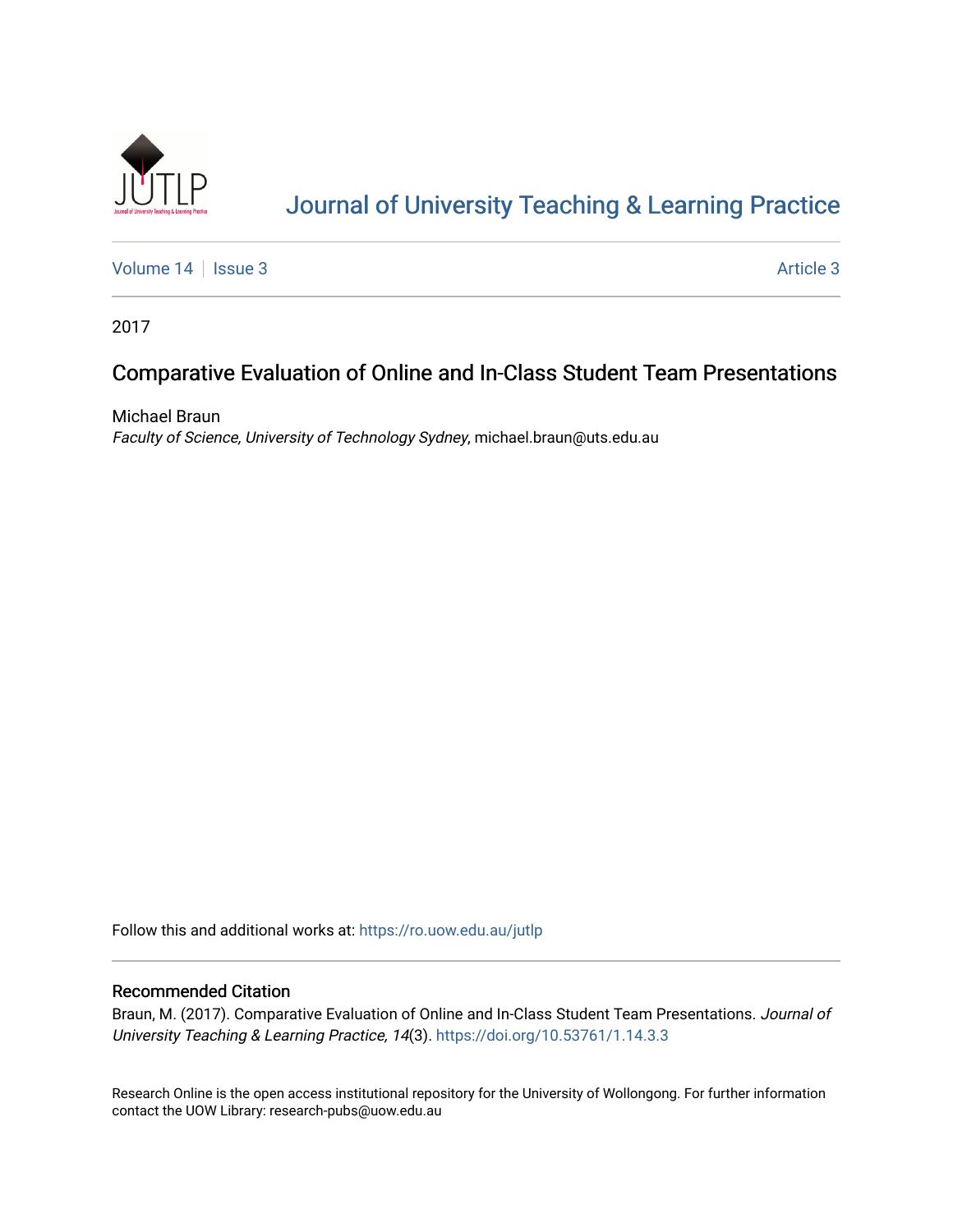## Comparative Evaluation of Online and In-Class Student Team Presentations

## Abstract

Student team presentations are commonly utilised in tertiary science courses to help students develop skills in communication, teamwork and literature research, but they are subject to constraints arising from class size, available time, and limited facilities. In an alternative approach, student teams present online using a variety of tools, such as screencast and blended media, but it is not clear whether this offers an authentic alternative to in-class experience. In this study, the two modes of presentation were compared in terms of student perceptions and academic performance. A survey probed students' familiarity with digital technology, presentation anxiety, and differential perceptions of the two modes. Aside from a confirmation bias, no significant difference was found between those who presented in class and online. In a notable exception, a clear asymmetry appeared when students were asked to choose a mode for a future presentation: none of the online presenters opted for the in-class mode while a third of in-class presenters selected the online mode. Presentation anxiety was similar for in-class and online presenters and was insensitive to gender and familiarity with English. No significant difference was detected between the modes in terms of academic performance.

## Keywords

student presentations, online presentations, screencast, presentation anxiety, peer assessment, cooperative/collaborative learning

## Erratum

Minor editorial revisions identified by the author have been actioned. Modifications have been made to the formatting of the paper to preserve the integrity of the figures and tables.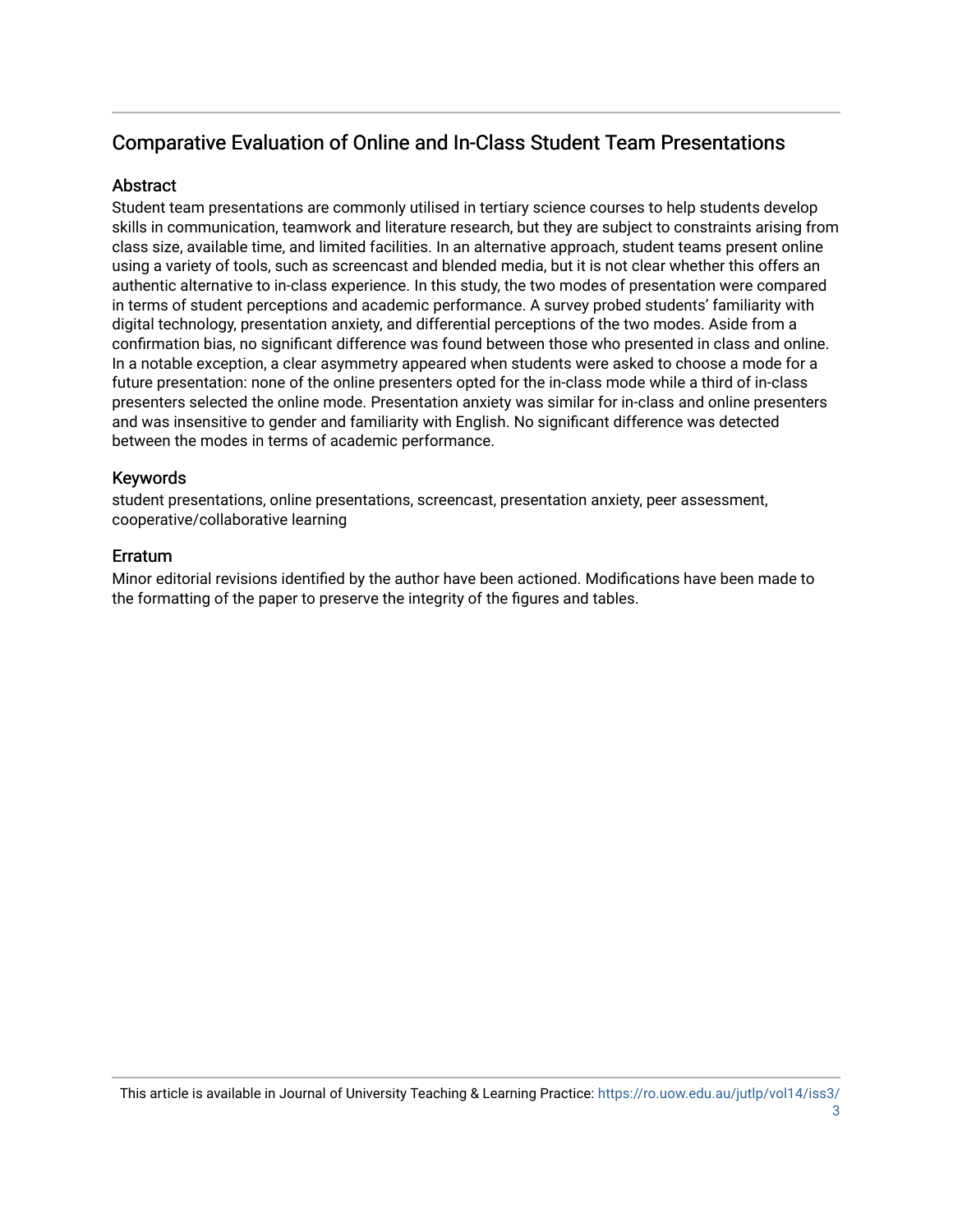

# [Journal of University Teaching & Learning Practice](https://ro.uow.edu.au/jutlp)

[Volume 14](https://ro.uow.edu.au/jutlp/vol14) | [Issue 3](https://ro.uow.edu.au/jutlp/vol14/iss3) Article 3

2017

## Comparative Evaluation of Online and In-Class Student Team Presentations

Michael Braun Faculty of Science, University of Technology Sydney, michael.braun@uts.edu.au

Follow this and additional works at: [https://ro.uow.edu.au/jutlp](https://ro.uow.edu.au/jutlp?utm_source=ro.uow.edu.au%2Fjutlp%2Fvol14%2Fiss3%2F3&utm_medium=PDF&utm_campaign=PDFCoverPages) 

## Recommended Citation

Braun, M. (2017). Comparative Evaluation of Online and In-Class Student Team Presentations. Journal of University Teaching & Learning Practice, 14(3). [https://ro.uow.edu.au/jutlp/vol14/iss3/3](https://ro.uow.edu.au/jutlp/vol14/iss3/3?utm_source=ro.uow.edu.au%2Fjutlp%2Fvol14%2Fiss3%2F3&utm_medium=PDF&utm_campaign=PDFCoverPages) 

Research Online is the open access institutional repository for the University of Wollongong. For further information contact the UOW Library: research-pubs@uow.edu.au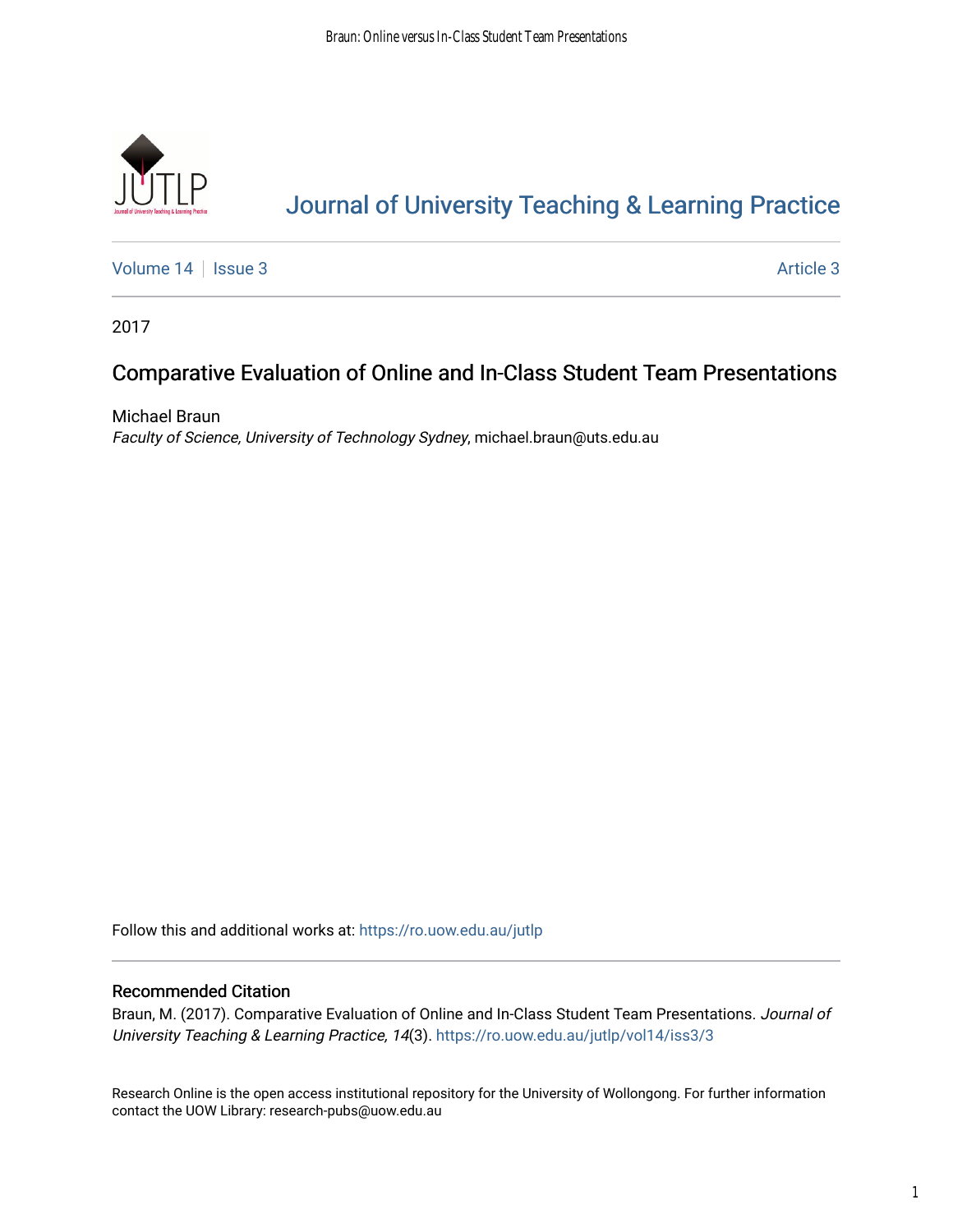## Comparative Evaluation of Online and In-Class Student Team Presentations

## Abstract

Student team presentations are commonly utilised in tertiary science courses to help students develop skills in communication, teamwork and literature research, but they are subject to constraints arising from class size, available time, and limited facilities. In an alternative approach, student teams present online using a variety of tools, such as screencast and blended media, but it is not clear whether this offers an authentic alternative to in-class experience. In this study, the two modes of presentation were compared in terms of student perceptions and academic performance. A survey probed students' familiarity with digital technology, presentation anxiety, and differential perceptions of the two modes. Aside from a confirmation bias, no significant difference was found between those who presented in class and online. In a notable exception, a clear asymmetry appeared when students were asked to choose a mode for a future presentation: none of the online presenters opted for the in-class mode while a third of in-class presenters selected the online mode. Presentation anxiety was similar for in-class and online presenters and was insensitive to gender and familiarity with English. No significant difference was detected between the modes in terms of academic performance.

## Keywords

student presentations, online presentations, screencast, presentation anxiety, peer assessment, cooperative/collaborative learning

## Erratum

Minor editorial revisions identified by the author have been actioned. Modifications have been made to the formatting of the paper to preserve the integrity of the figures and tables.

This article is available in Journal of University Teaching & Learning Practice: [https://ro.uow.edu.au/jutlp/vol14/iss3/](https://ro.uow.edu.au/jutlp/vol14/iss3/3)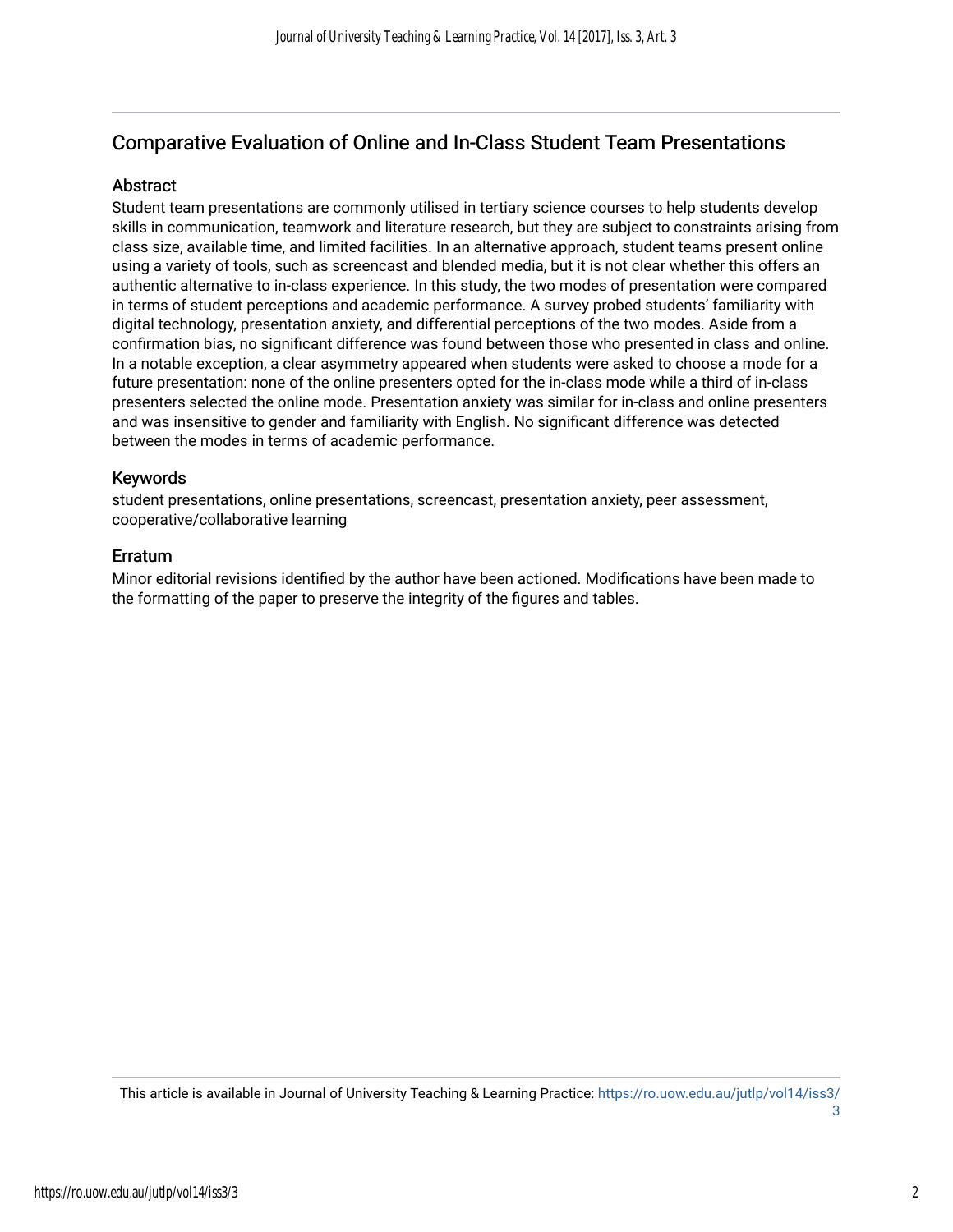## **Comparative Evaluation of Online and In-Class Student Team Presentations**

## **Introduction**

Student team presentations frequently feature in tertiary science courses, as they provide a convenient platform for the development of desirable graduate attributes, in particular communication, teamwork and research skills (Frawley, Dyson, Tyler & Wakefield 2015; Girard, Pinar & Trapp 2011; Gow & McDonald 2000). The pedagogic promise in students preparing and presenting their work to their peers lies ultimately in a deeper engagement with the content (Doree, Jardine & Linton 2007) and greater participation in class. Joughin (2007) reports that students found the experience of presenting to peers demanding, requiring deeper understanding and leading to better learning. Recently, several factors combined to encourage recasting the student presentations as online content. The unprecedented levels of digital literacy in the current generation of undergraduate students make it attractive for teachers to build on the skills and the confidence students bring in, and to structure their learning experience with the aid of digital media (Bates 2015). The modern workplace these students will enter upon graduation is likely to integrate digital media into its communications tool set. Hoban (2016) makes a strong case for students creating digital-media explanations, arguing that learning is enhanced when students revisit concepts using different modes of communication. Another factor is the introduction of blended-learning models across the sector, with their mixtures of online and in-class learning, providing students with a greater freedom to choose the time and place of learning, and allowing them to tackle the content at their preferred pace (Garrison & Vaughn 2008; Ford, Burns, Mitch & Gomez 2012). For example, Morris and Chikwa (2014) report that screencasts had a significant positive impact on student learning. Finally, many tertiary-education providers face larger classes without a concomitant increase in the number of teaching staff. For example, in Australian universities, the student-teacher ratio rose by 38% during the period 2000-2010 (Larkins 2011), prompting a search for more efficient delivery and assessment modes (Mayotte 2012; Frawley et al. 2015; McBain et al. 2016).

#### **Online and in-class presentations**

Student-generated digital presentations, implemented with a variety of tools, have recently been reported in a number of contexts. Teachers seek to incorporate these to foster creativity and collaboration (Hazzard 2014) in courses such as computer programming (Powell & Wimmer 2014), accounting (Frawley et al*.* 2015), language studies (Fernández-Toro & Furnborough 2014), pharmacology (Reyna & Rodgers 2016), mathematics (McLoughlin & Loch 2012; Lazarus & Roulet 2013), and nursing (Pereira, Echeazarra, Sanz-Santamaría & Gutiérrez 2014).

Given the well-recognised pedagogic value of traditional in-class student presentations (Joughin 2007), it is prudent to ask whether replacing them with online presentations offers similar learning experiences and encourages a similar quality of academic performance. Can we be confident that online presentations are an authentic alternative to, or replacement for, the traditional classroom experience?

Studies that directly compare online presentations with the traditional face-to-face, oral, in-class presentation in the same cohort of students are sparse in the literature. Woodcock (2012) introduced student-created digital presentations in a political theory class, motivated by a desire to free seminar time and reduce student anxiety. The surveyed students indicated that they could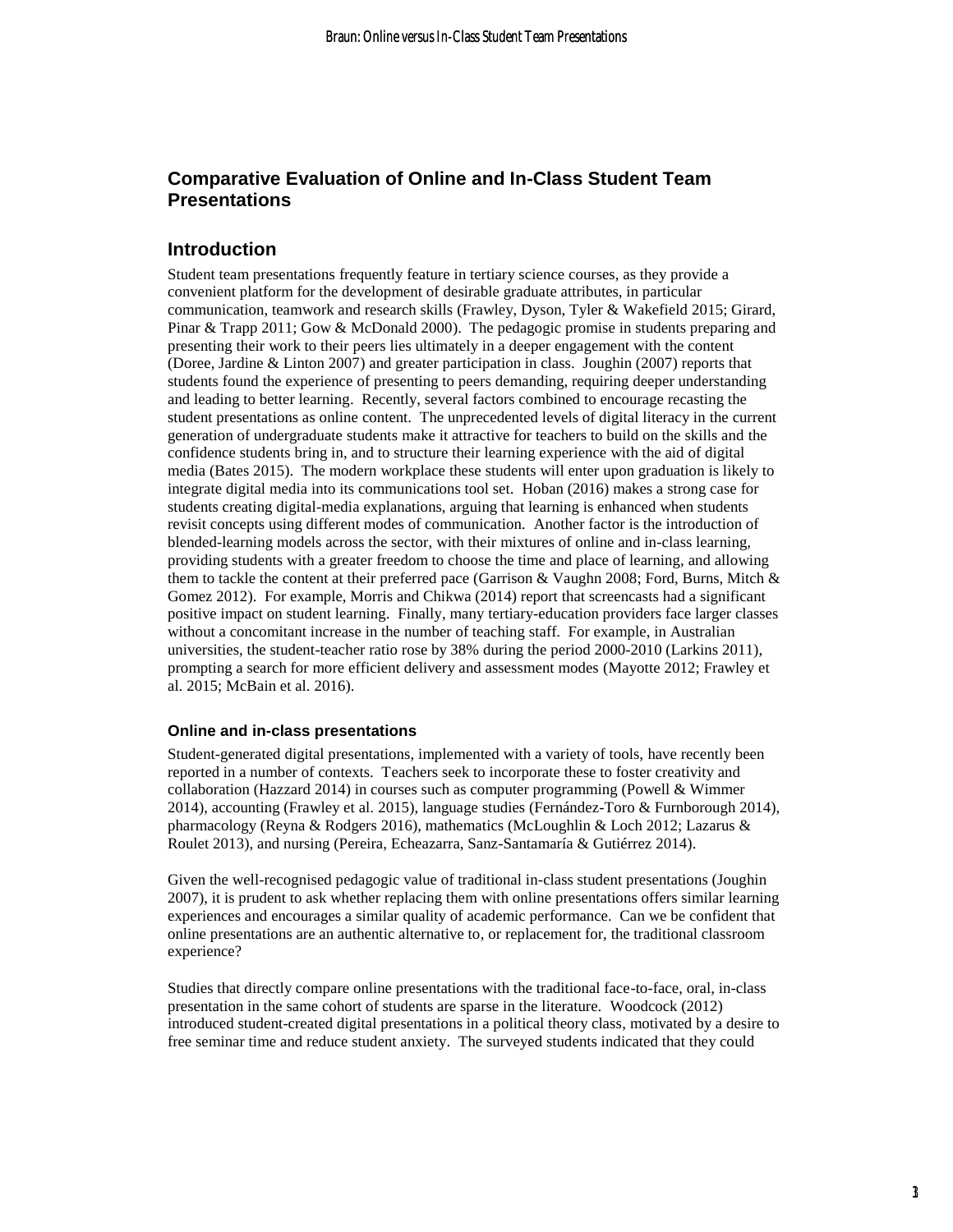readily handle the technological challenges of preparation and that, while appreciating that this mode of presentation reduced anxiety, they did not necessarily want oral presentations to be entirely removed. Barry (2012) video-recorded oral presentations in a business-studies class to provide a means of feedback and self-assessment; students found it engaging and beneficial.

McBain et al. (2016) reviewed student experiences and concluded that online presentations were a valid, engaging and successful method for student learning. However, their study did not compare student experiences to the traditional face-to-face presentations. Holland (2014) described the use of online student presentations in a business-studies course, focusing on the professional and practical benefits of web-based multimedia technology and peer assessment, but did not attempt to make comparisons with the traditional presentation mode. Campbell (2015) asked students to prepare two individual presentations, a webinar and a face-to-face presentation, in a course on public speaking. In both modes, the presenter and the audience were present concurrently but the webinar reached audiences in multiple locations (an early example of such a scheme was described by Braun, Town, Hudson and Holley, 1993). In a survey, 13% more students indicated a preference for the webinar than for the face-to-face presentation, and most students reported experiencing a greater level of anxiety in face-to-face presentations (Campbell 2015). The synchronicity of the webinar mode and the technical constraints imposed on it place it in a different category to typical online presentations.

This study aims to fill the gap in the literature by assessing student perceptions of the two modes of presentation and examining correlations of academic performance with the presentation mode.

#### **The current study**

In the subject Medical Imaging, the team presentation accounts for 25% of the total assessment. The subject is offered primarily to medical-science undergraduate students in their senior year, and also to engineering students in the bioengineering stream and to master's students. The task is carried out in self-selected teams of three students. In previous years, student presentations were given in class, with questions from the audience and peer assessment. Student feedback indicated that the large number of presentations assessed led to diminishing engagement and peer-assessor fatigue, with the potential for poor-quality marking and a detrimental effect on the peer-teaching function. It was also recognised that the presentation task provided limited opportunities for enhancing the students' skills in the use of digital media technology. In 2016, in anticipation of logistical constraints, and making use of available expertise in instructional digital media technology, a trial was set up where both online and in-class modes of presentation were made available. Irrespective of the mode chosen, the timeline of seven weeks of work, including two opportunities for feedback [\(Figure](#page-5-0) 1**),** was the same. In week 2 of the semester, students teamed up, selected a topic from a list provided and chose either the online or in-class mode of presentation. In week 9 all presentations were given and peer assessment was completed. Feedback on the outline of the presentation and on the full draft was made available where indicated by downward arrows.



<span id="page-5-0"></span>Figure 1. Timeline of the presentation assignment from the student's perspective.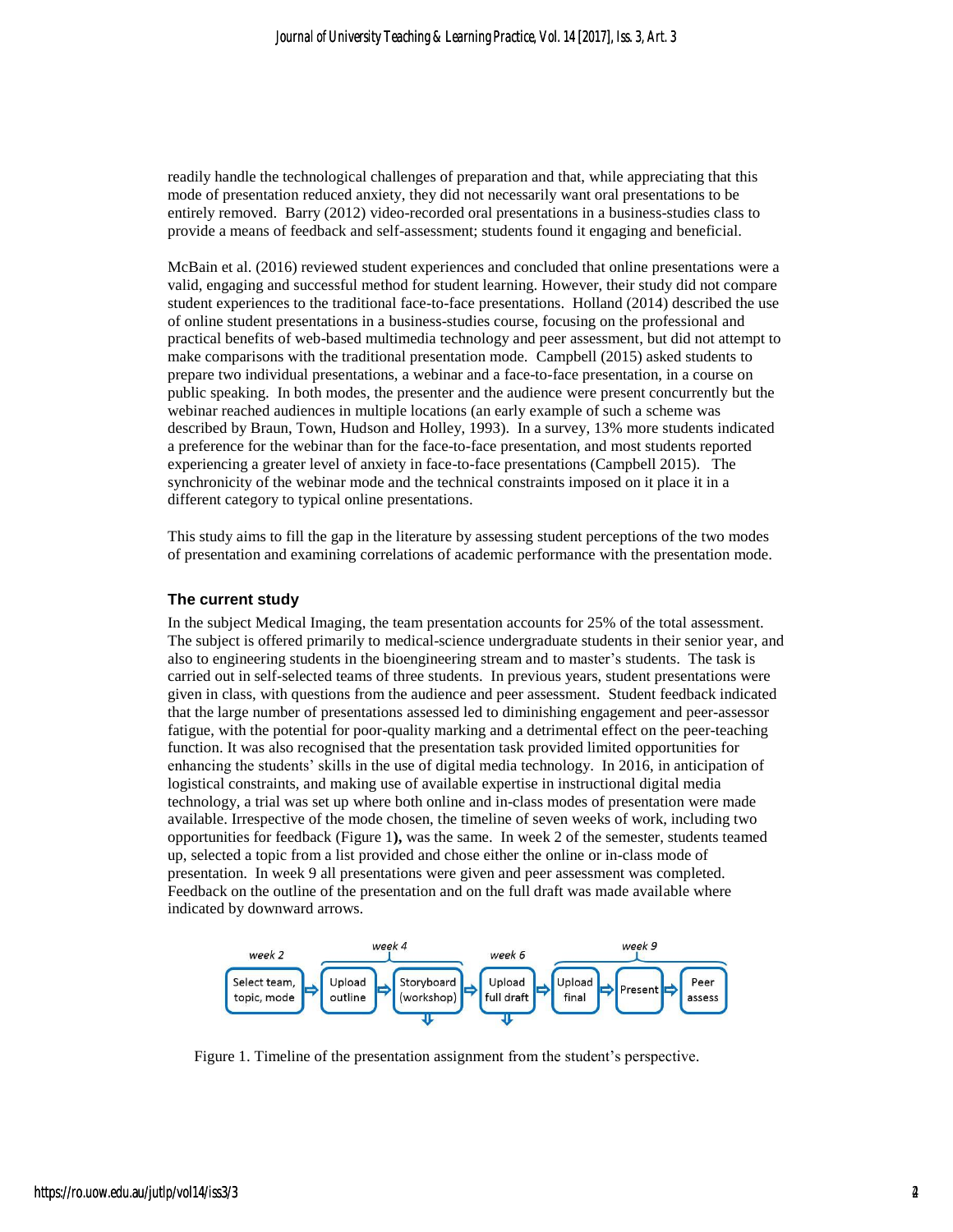The students received two major instructional resources: an online lecture on presentation techniques and a storyboarding workshop presented by a staff member with multimedia experience (who also prepared the online lecture). In addition to the feedback provided in the workshop, students were encouraged to post their draft presentations to a secure site for further feedback from staff.

Although several presentation formats were discussed, no particular format was prescribed. Nearly all in-class presentations adopted a PowerPoint slide format. The majority of online presentations chose a screencast format, with a significant number of teams experimenting with animation and video techniques.

#### **Method**

Two instruments were used in this study: a student survey designed to test perceptions of the inclass and online modes of presentation and an analysis of marks intended to determine whether the choice of the presentation mode had an effect on academic performance.

#### **Instruments**

The survey was approved by the university's Ethics Committee (ETH16-0441). It was administered in class under student control (with the lecturer absent) using a multiple-choice answer sheet for closed-ended questions and a sheet for open-ended questions, as well as via anonymous Google Forms, open for two weeks, for those who did not attend the class. No significant differences in responses were detected between the survey administered in class and online (except for Q11 in Table 1, with online respondents reporting greater anxiety, although the number of online respondents was relatively small). The survey was administered in week 10 after the presentation task marks had been finalised and made available to the students.

The initial part of the survey comprised multiple-choice questions to establish the demographic profile (age bracket, gender, course of study and whether English was the first language). The respondents were also asked to specify whether their team presented online or in-class.

The remaining survey items are listed in Table 1 (except for two items referring to the specific resources provided to the students, and unrelated to this study). They pertain to respondents' attitudes to information technology and their perceptions of the impact of the presentation task on research skills, teamwork and presentation skills. The questions were expressed as statements in the first person, and the respondents selected an answer from the following options: *strongly disagree*, *disagree*, *undecided/neutral* (hereafter shortened to *neutral*), *agree* and *strongly agree*. In the numerical analysis, the five categories of response were coded on a Likert scale from 1 to 5, respectively. The last two items were generic, open-ended questions that provided an opportunity for respondents to comment on the principal benefits and challenges of the presentation task.

The academic performance in the presentation task was assessed by analysing unmoderated team marks. The final mark a student received was the total mark for the team's presentation adjusted, if required, by the SPARK<sup>PLUS</sup> SPA factors (Willey & Gardner 2010), which reflect the relative contribution of that student to the team's effort. Because the marks received by individual members of a team would be highly correlated, statistics of the team marks rather than of the individual marks were evaluated.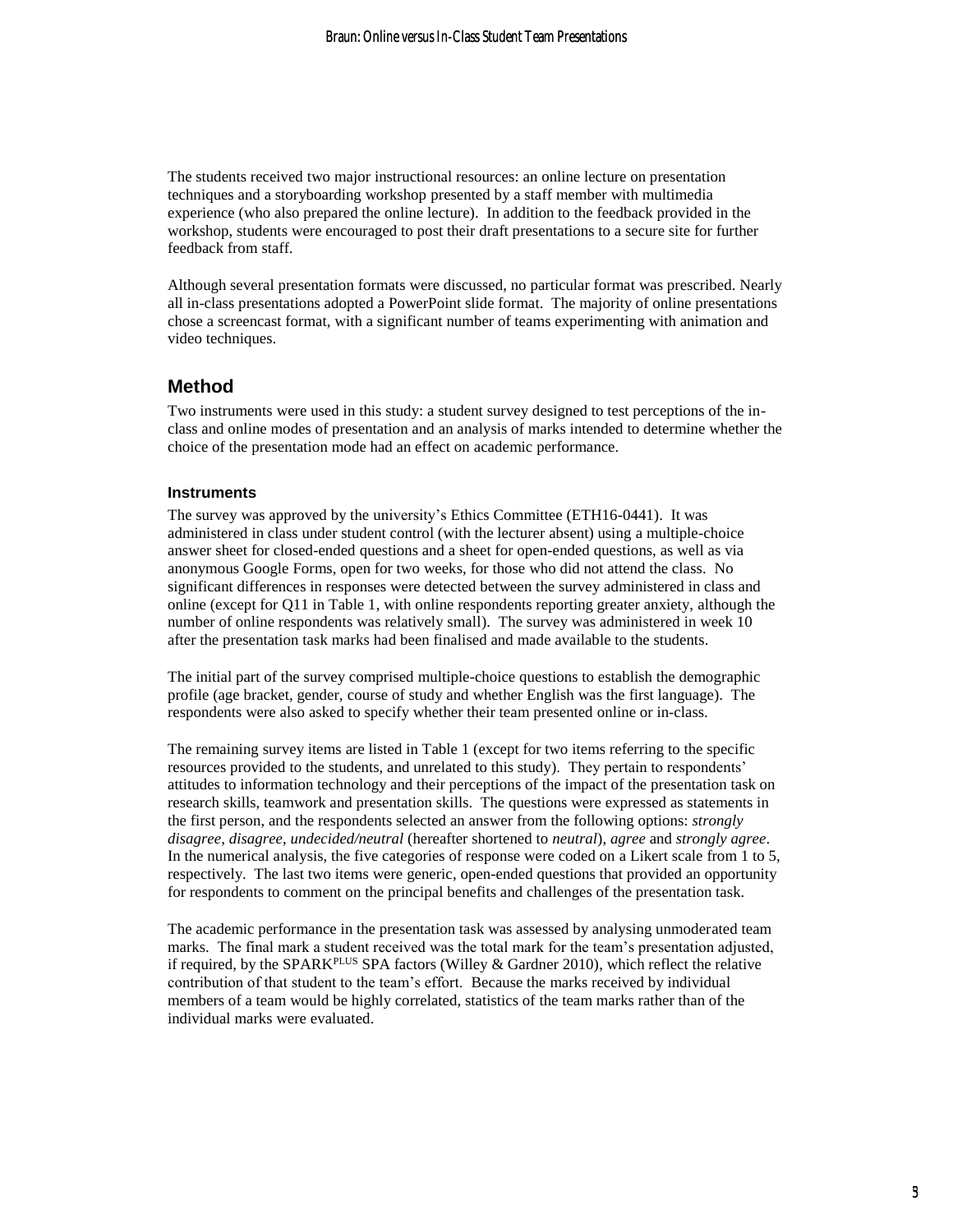| Code                                                                        | <b>Item</b>                                                                                 | Code                                                                      | <b>Item</b> |                                                                                                                        |  |
|-----------------------------------------------------------------------------|---------------------------------------------------------------------------------------------|---------------------------------------------------------------------------|-------------|------------------------------------------------------------------------------------------------------------------------|--|
| In relation to technology such as computers,<br>smart phones, tablets, etc. |                                                                                             | Having watched both in-class and online presentations,<br>I believe that: |             |                                                                                                                        |  |
| Q <sub>0</sub> 1                                                            | I enjoy using technology for<br>personal/recreational matters                               | Q12/Q13                                                                   |             | In-class $(Q12)/\text{online} (Q13)$ presentations<br>made a greater impact on me                                      |  |
| Q <sub>02</sub>                                                             | I am confident using technology<br>for personal/recreational matters                        | Q <sub>14</sub>                                                           |             | The impact of a presentation on me is not<br>dependent on its mode (online/in-class)                                   |  |
| Q <sub>03</sub>                                                             | I enjoy using technology for<br>learning                                                    | Q15                                                                       |             | The mode (online/in-class) I chose required<br>more preparation than the other mode                                    |  |
| Q04                                                                         | I am confident using technology<br>for learning                                             | Q16                                                                       |             | The mode (online/in-class) I chose would<br>effectively prepare me for communication<br>tasks in future career         |  |
| Q05                                                                         | The assignment helped me develop<br>skills in searching and analysing<br>published material | Q17/Q18                                                                   |             | In my experience as a peer assessor I found<br>it easy to learn from online $(Q17)/$ in-class<br>$(Q18)$ presentations |  |
| Q <sub>06</sub>                                                             | I engaged strongly with the topic                                                           | Q19/Q20                                                                   |             | In-class (Q19)/online (Q20) presentation<br>offers scope for higher grades                                             |  |
| Q <sub>07</sub>                                                             | This assignment has enhanced my<br>skills with digital presentations<br>techniques          | Q <sub>21</sub>                                                           |             | Given the choice of online/in-class mode of<br>presentation, I would make the same choice<br>in future                 |  |
| Q08                                                                         | This assignment helped improve<br>my collaborative skills                                   |                                                                           |             |                                                                                                                        |  |
| Q <sub>09</sub>                                                             | My team worked well together                                                                | Open-ended questions                                                      |             |                                                                                                                        |  |
| Q10                                                                         | I enjoyed working with my team                                                              | OQ1                                                                       |             | What was most beneficial in the presentation<br>assignment?                                                            |  |
| O11                                                                         | Presenting my team's work to<br>my peers made me anxious                                    | OQ <sub>2</sub>                                                           |             | What were some of the challenges you faced in<br>the presentation assignment?                                          |  |

Table 1. Items presented in the student survey Items Q01-Q04 relate to the use of digital technology, items Q05-Q10 relate to perceived benefits of the presentation assignment, item Q11 probes presentation anxiety, items Q12-21 focus on the differences between inclass and online modes and open-ended questions invite comments on the benefits and challenges of the assignment.

To promote greater involvement in their own learning (Rosa, Coutinho & Flores 2016), each student took part in assessing other teams' work, comprising two in-class, and four online, presentations (thus each presentation was assessed by a similar number of peers, 17 on average). While attempting to make the assessment mode-blind, it was recognised that there were two principal inherent differences in the process of assessing presentations in the two modes: online presentations' capacity for playback and asynchronicity of response to questions. Students assessing online presentations were able to view the videos in full, or in part, any number of times. Clearly, such a playback facility was not available for in-class presentations. In recognition of the asynchronous nature of online presentations, the presenters were given 24 hours to respond to viewers' questions. Assessors of in-class presentations were asked to bear in mind the constraint of having to provide an instantaneous response to questions. It might be possible to adapt the process of assessing online presentations to avoid these differences (for example, by allowing only a single viewing of the videos, and by scheduling questions and answers in a concurrent webinar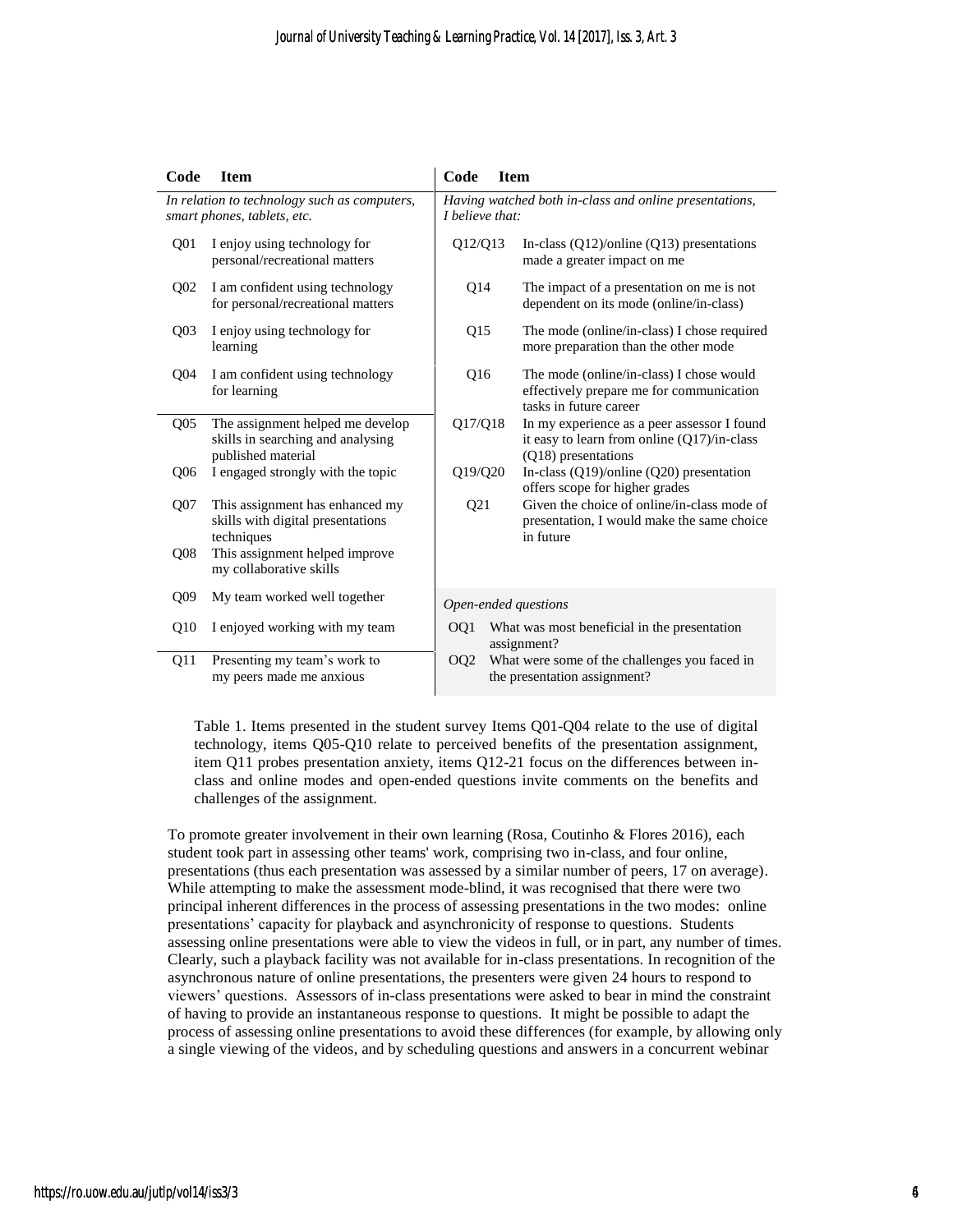format). However, practical difficulties in implementing such adaptations would be considerable. More importantly, the adaptations would hobble important features of online presentations and would threaten the validity of the comparison.

Online presentations were posted to a YouTube channel in week 9 and were open for assessment for one week. Questions from assessors and others were posted as comments. Peer assessment was carried out in a rubric on a SPARK<sup>PLUS</sup> platform (Willey & Gardner 2010). Individual students' contributions to the team's work were subject to self- and team assessment (also carried out in SPARKPLUS), providing opportunities for reflection and feedback.

| <b>Criterion</b>                                                  | <b>Short name</b> | Weight/24      | <b>Marker</b> |
|-------------------------------------------------------------------|-------------------|----------------|---------------|
| Depth of research                                                 | Depth             | 3              | A             |
| Structure: keeping to time, logical flow,<br>appropriate emphases | <i>Structure</i>  | 3              | A             |
| Use of digital media                                              | Media             | 3              | A             |
| What is the topic?                                                | What              | 2              | $P+A$         |
| Why is it important?                                              | Why               | 3              | $P+A$         |
| Pros and cons                                                     | Pros.cons         | 3              | $P+A$         |
| Conclusions                                                       | Conclusion        | 3              | $P+A$         |
| Evoking interest                                                  | Interest          | 2              | P             |
| Answering questions                                               | Answering         | $\mathfrak{D}$ | $P+A$         |

Table 2. Marking rubric criteria and associated weights. Marker  $A =$  academic,  $P =$  peer.

#### **Participants**

The participants in this study were students enrolled in the subject Medical Imaging. Fifty-one students (45% of the cohort) responded. Respondents provided demographic information as part of the survey. The predominant demographic profile was that of a young, female native-English speaker. The respondents were 63% female, a somewhat greater proportion than that for the entire cohort (55%). Most of the participants were young (71% under 22 years old). The female respondents were typically younger (78% under 22) than the males (58% under 22). English as a second language (ESL) students made up a substantial proportion (37%) of all respondents.

The respondents' majors came largely from three categories: undergraduate medical science (41%), undergraduate engineering (22%) and postgraduate (16%). The remainder came from a variety of undergraduate majors. The proportions were similar to those in the entire cohort (42%, 16% and 10%, respectively).

The sample comprised 18 (35%) in-class presenters and 33 online presenters. The proportion of in-class presenters was somewhat lower (25%) for the entire cohort.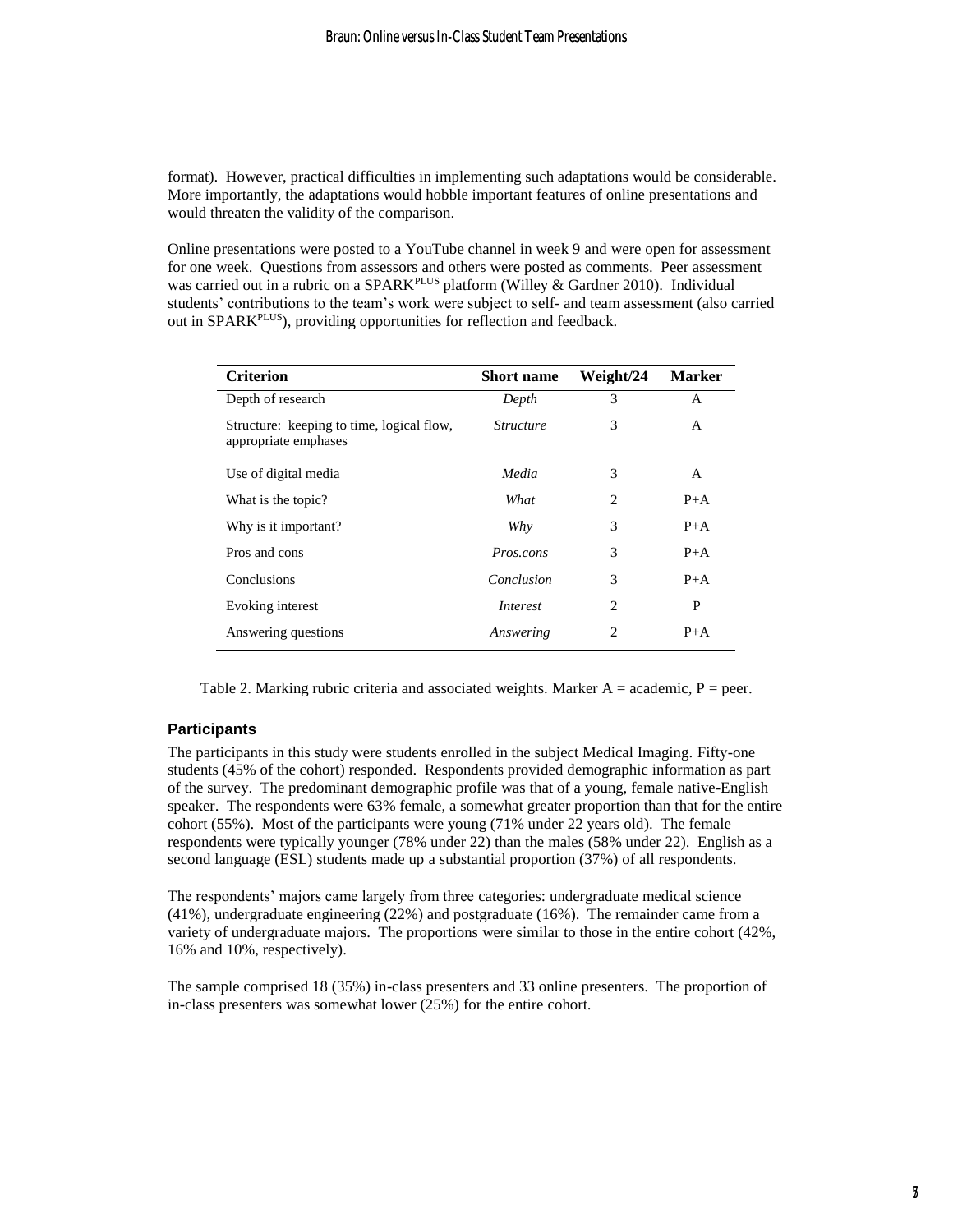#### **Data analysis**

In the analysis of the survey responses, unless otherwise specified, the quoted percentages refer to the proportion of the respondents (or of a specified subset of respondents) who agreed or strongly agreed with a statement.

Analysis was carried out in the R programming language (R Core Team 2016). Normality tests included measurements of sample skewness and excess kurtosis, with the aid of the software package *moments* (Komsta & Novomestky 2015), q-q plots, and the Shapiro-Wilk test. For eight survey items, significant skewness was inferred at a 0.05 level. Of those, three distributions also indicated significant kurtosis. The results were further confirmed by q-q plots. The Shapiro-Wilk test rejected the null hypothesis of normal distribution for  $\alpha = 0.05$  in all responses. Nonparametric testing was therefore used in the form of the Wilcoxon rank sum test to analyse the response data with binary stratification; the Kruskal and Wallis test was used if more than two categories were present. The effect size was measured using Cliff's delta (Cliff 1996) with the aid of the R package *effsize* (Torchiano 2016). The diverging stacked bar charts were prepared in R with the aid of the package *HH* (Heiberger & Robbins 2014), and the bar chart in Figure 5 was produced using the R package *ggplot2* (Wickham 2009).

The final team marks were initially analysed for a significant difference between in-class and online teams using a two-tailed t-test, and the effect size was measured with Cohen's d value. Similar normality tests were applied to the mark distributions. For several criteria (but not the final mark), the mark distributions exhibited significant deviations from a normal distribution; hence nonparametric testing was applied (Wilcoxon ranked sum, two-tailed test evaluated at the 0.05 significance level) and Cliff's delta was computed.

### **Results and discussion**

#### **Mode-blind analysis of survey responses**

The first 10 items of the student survey (Table 1) do not explicitly differentiate between the in-

class and online presentation modes. Blocks Q01-Q04 relate to the use of digital technology, and

blocks Q05-Q10 broadly explore perceived benefits of the presentation assignment. The

aggregated responses to these items are shown in

Figure 2. The distributions are strongly skewed toward the positive for both blocks.

#### *Use of technology*

The respondents overwhelmingly reported enjoying the use of digital technology for personal/recreational activities (96%) and claimed confidence in such use (94%) (Q01 and Q02, respectively). This is not surprising, given that the majority would qualify generationally as "digital natives" (Prensky 2001). The concept of the digital native has been qualified by recent studies that suggest that many young people's digital mastery is in fact superficial and incomplete (Selwyn 2008; Margaryan & Littlejohn 2008; ECDL 2014). Furthermore, there may be a large gap between self-assessment and the true status of digital skills (ECDL 2016). Nevertheless, the focus here is on students' perceptions rather than objective measures of skills.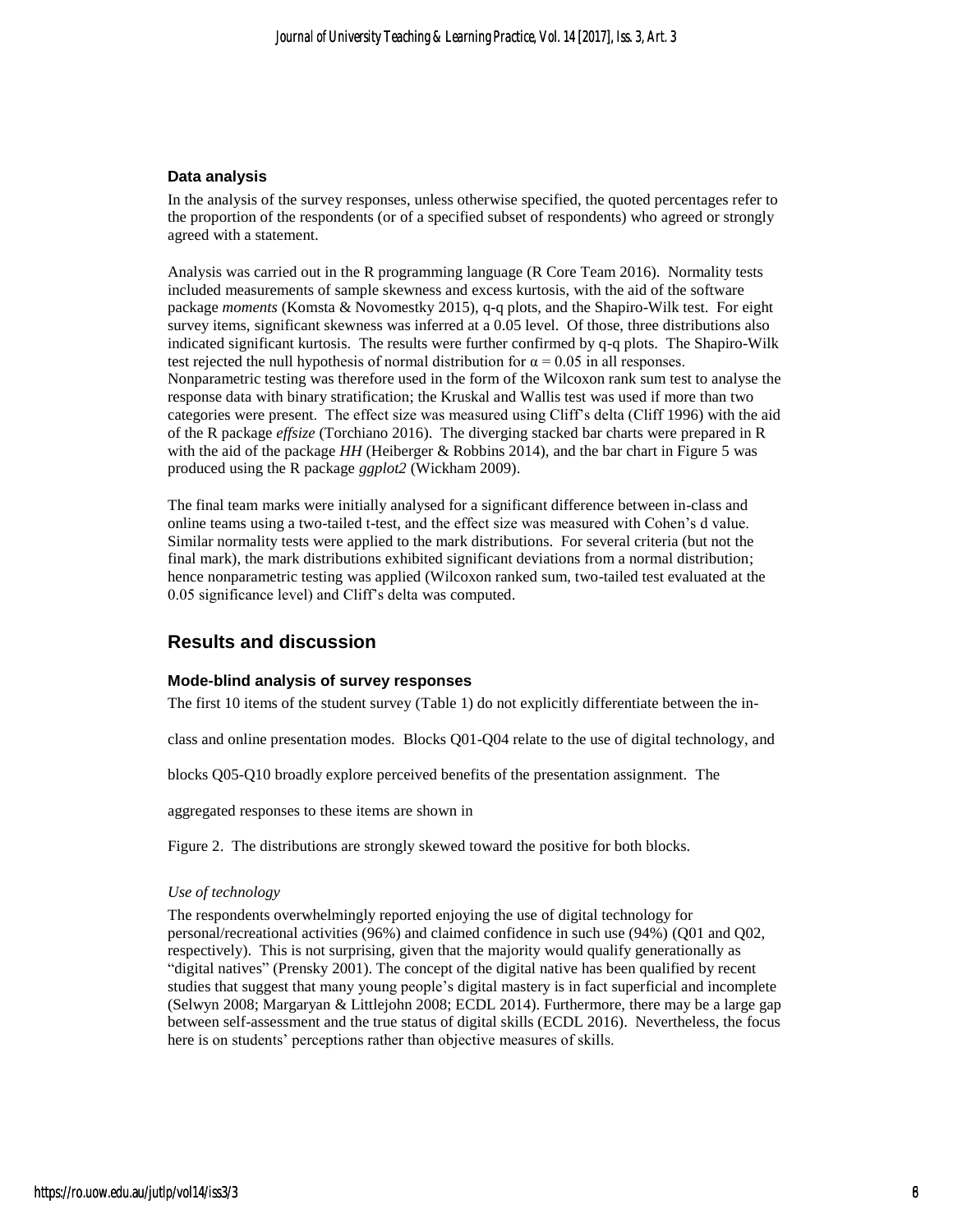

| Code                                                                        | <b>Item</b>                                                          | Code            | <b>Item</b>                                                                              |  |  |
|-----------------------------------------------------------------------------|----------------------------------------------------------------------|-----------------|------------------------------------------------------------------------------------------|--|--|
| In relation to technology such as<br>computers, smart phones, tablets, etc. |                                                                      | Q05             | The assignment helped me develop skills in<br>searching and analysing published material |  |  |
| O01                                                                         | I enjoy using technology for<br>personal/recreational matters        | O <sub>06</sub> | I engaged strongly with the topic                                                        |  |  |
| Q02                                                                         | I am confident using technology<br>for personal/recreational matters | Q07             | This assignment has enhanced my skills<br>with digital presentations techniques          |  |  |
| Q03                                                                         | I enjoy using technology for<br>learning                             | Q08             | This assignment helped improve my<br>collaborative skills                                |  |  |
| O <sub>04</sub>                                                             | I am confident using technology<br>for learning                      | Q09             | My team worked well together                                                             |  |  |
|                                                                             |                                                                      | O <sub>10</sub> | I enjoyed working with my team                                                           |  |  |

Figure 2. Aggregated responses ( $n = 51$ ) to each of the survey items Q01-Q10. Each diverging stack bar has length 100%. The lengths of its coloured sections show the proportion of respondents who selected the corresponding Likert-scale options. The bars are aligned at the centre of the "neutral" band.

With regard to the use of technology for learning, the response rates for Q03 and Q04 were lower but still strong (86% for enjoyment and 82% for confidence, respectively). Despite the already high level of confidence in the use of technology, 69% reported that they benefited by enhancing their skills in the use of digital-presentation techniques (Q07), which probably reflects the fact that most students employed unfamiliar software.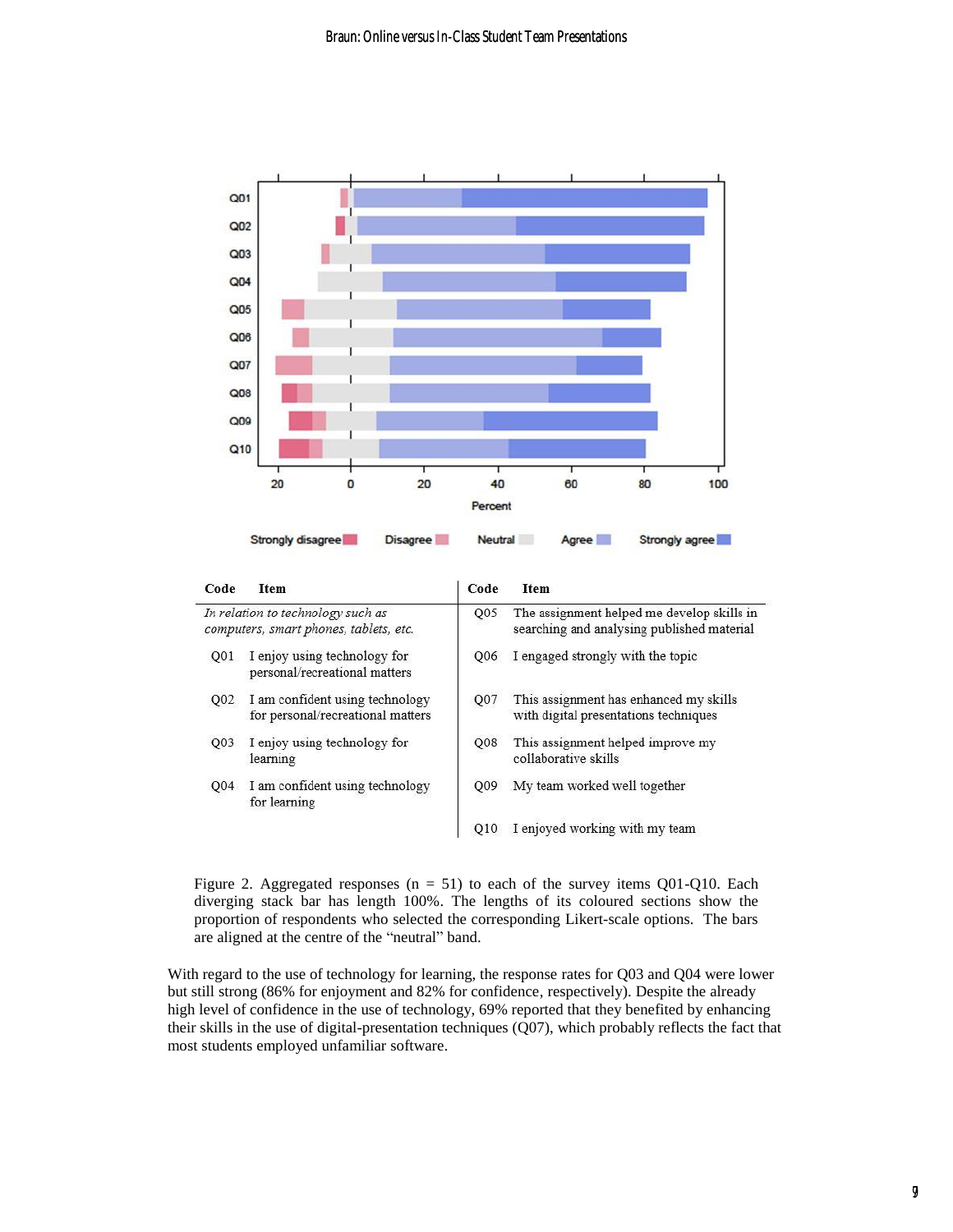#### *Perceived benefits of the presentation task*

Overall, the respondents appeared to view the assignment in a positive light. Specifically, the survey probed whether their research, teamwork and communication skills were enhanced by the experience. Sixty-nine percent of respondents agreed with the statement that the task helped them develop skills in searching and analysing published material (Q05). With regard to teamwork, 70% of respondents indicated that the task improved their collaborative skills (Q08), 72% reported enjoying teamwork (Q10) and 76% agreed that their team worked well together (Q09).

Most respondents (77%) believed that their work on the presentation effectively prepared them for communication tasks in their future careers (Q16, Figure 4). A greater proportion of in-class presenters (89%) than online presenters (69%) agreed with statement Q16, implying that students more readily associated direct, real-time, in-class presentation skills with a future career than they did the skills required for asynchronous online communications. Nevertheless, when comparing the full sets of responses from the two groups, no significant ( $p = 0.05$ ) difference was detected using the Wilcoxon rank sum test.

As student engagement with the content is one of the most important pedagogic goals, it is reassuring to note that nearly three-quarters (73%) of respondents considered themselves to have engaged strongly with the selected topic of the presentation (Q06).

#### **Mode-differentiating analysis of survey responses**

The analysis of the mode-specific items of the survey, beginning with the exploration of demographic distinctions between those students who elected to present online and in class. This is followed by an examination of presentation anxiety through responses to Q11 (presenting my team's work to my peers made me anxious). Although the item does not explicitly invoke mode differentiation, the main focus here is to explore the linkage between anxiety levels and the choice of presentation mode. The survey analysis concludes with an extraction of mode differentiation from the responses to the remaining items.

#### *In-class and online presenter characteristics*

The students were free to select an in-class or online presentation mode, and their choice may have reflected prior perception of what the task would entail. Before examining the students' responses to the survey items in Table 1, the demographic profile of the respondents partitioned into in-class and online presenter groups is considered. The demographic data in Table 3. Composition of inclass and online presenter groups by age, study major, familiarity with English, gender, enjoyment (Q03) and confidence (Q04) in using technology for learning, as well as enjoyment (Q01) and confidence (Q02) in technology for personal use. is a summary of responses to multiple-choice survey questions.

A comparison of the demographic data for the two groups of respondents shows that their age composition is similar, except that the in-class group has three times the proportion of the oldest students compared to that in the online group.

In terms of study majors, the two groups appear to have very different profiles, with medicalscience students being most numerous (52%) within the online group, and engineering students and postgraduates being the most numerous within the in-class group.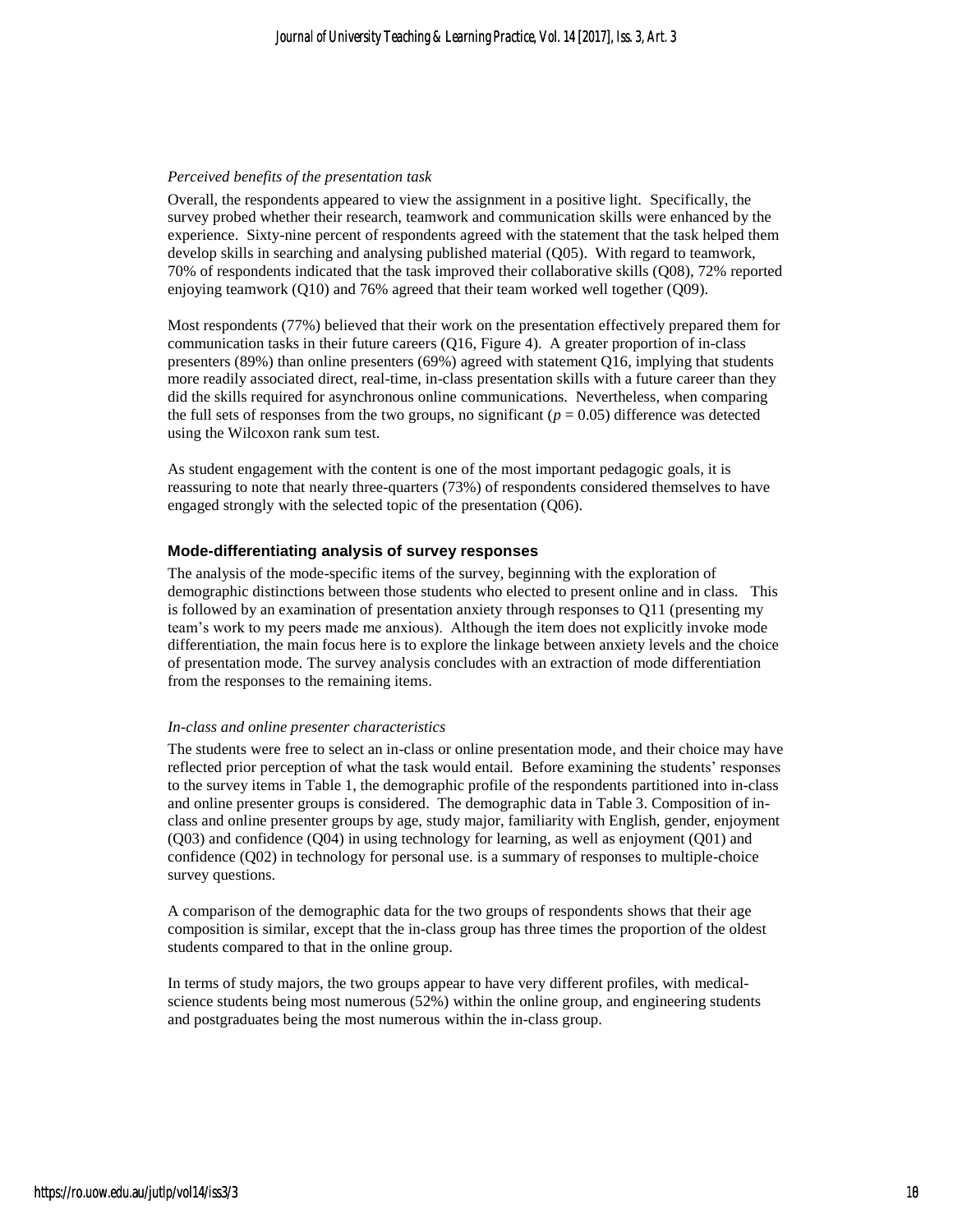Confidence in English appears to have been a significant factor in the choice of the mode. As shown in Table 3. Composition of in-class and online presenter groups by age, study major, familiarity with English, gender, enjoyment (Q03) and confidence (Q04) in using technology for learning, as well as enjoyment (Q01) and confidence (Q02) in technology for personal use., respondents for whom English was a second language were more numerous among online presenters (42%) than among in-class presenters (28%), possibly indicating a perception among the students that their notionally poorer command of English would be less of a handicap in an online presentation. Some online presentations featured a synthesised narrator's voice.

| Category     | Level                    | in class | online |
|--------------|--------------------------|----------|--------|
|              | $<$ 22 years             | 72%      | 70%    |
| Age          | $22-25$ years            | 11%      | 21%    |
|              | $26-30$ years            | $0\%$    | 3%     |
|              | $>$ 30 years             | 17%      | 6%     |
|              | Medical                  |          |        |
|              | science                  | 22%      | 52%    |
| Course       | Engineering              | 33%      | 15%    |
|              | Postgraduate             | 28%      | 9%     |
|              | Other                    | 17%      | 24%    |
| English      | 1 <sup>st</sup> language | 72%      | 58%    |
|              | 2 <sup>nd</sup> language | 28%      | 42%    |
| Gender       | Female                   | 50%      | 70%    |
|              | Male                     | 50%      | 30%    |
| Technology   | Enjoyment                | 72%      | 94%    |
| for learning | Confidence               | 72%      | 88%    |
| Technology   | Enjoyment                | 89%      | 100%   |
| personal     | Confidence               | 94%      | 94%    |

Table 3. Composition of in-class and online presenter groups by age, study major, familiarity with English, gender, enjoyment (Q03) and confidence (Q04) in using technology for learning, as well as enjoyment (Q01) and confidence (Q02) in technology for personal use. The last four rows aggregate "agree" and "strongly agree" responses.

The in-class group had an older profile, with 17% over 30 years of age, compared to 6% of the online group. This may reflect a preference among the older students for a familiar presentation format. However, the number of such respondents (five) was too small to attach much significance to this observation. A typical online presenter is a younger  $(< 22)$  female majoring in medical science for whom English is the first language. A typical in-class presenter is a young female or male, majoring in engineering with English as their first language. Although female students made up half of in-class presenters, the gender ratio among the online presenters substantially favoured female students (70%).

Among the online presenters, 94% enjoyed using technology for learning (Q03), compared to 72% of the in-class presenters. Similarly, 88% of online presenters professed confidence in using technology for learning (Q04), compared to 72% of in-class presenters. Since the survey was administered after the task had been completed, it is not clear to what extent the responses reflect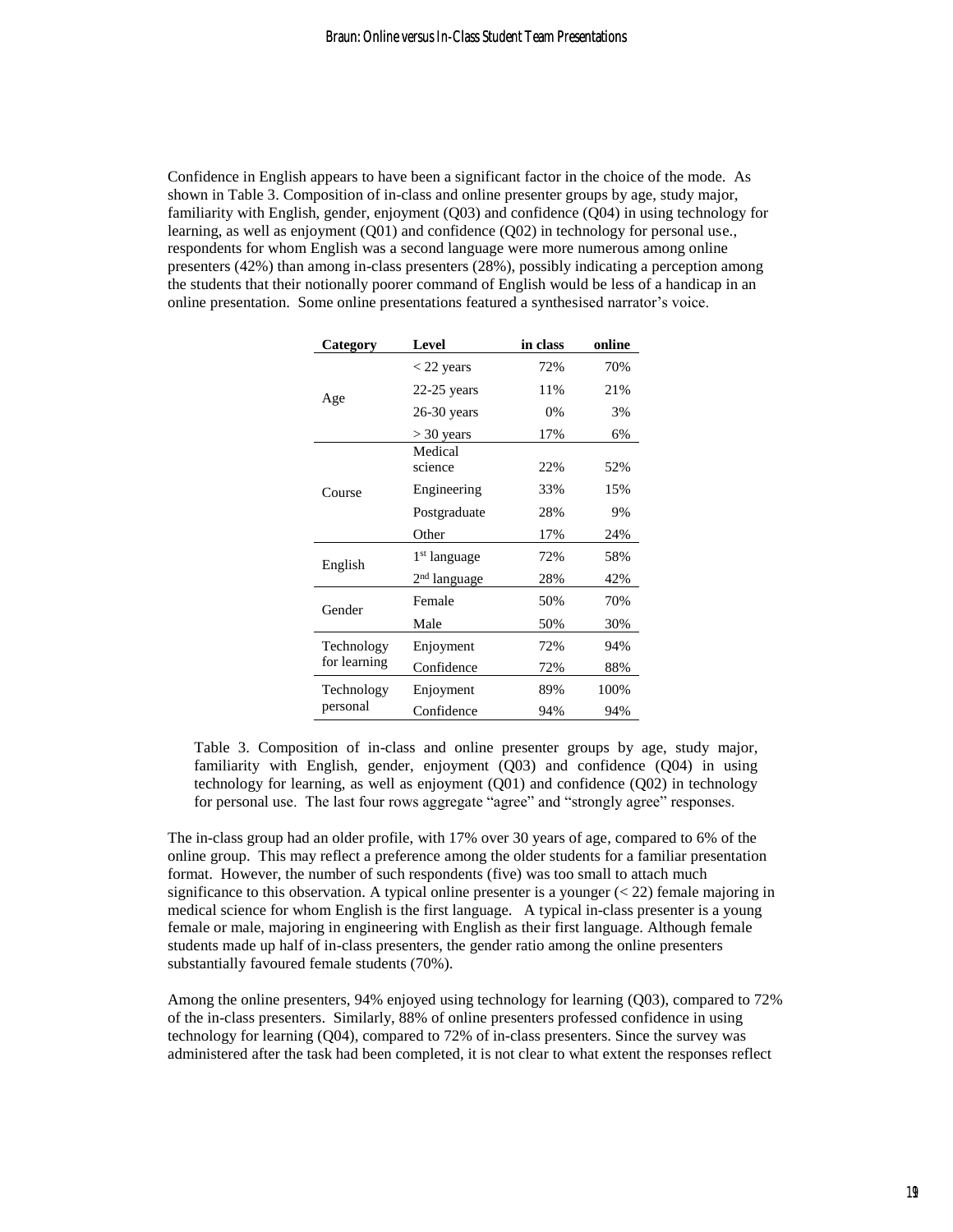the students' experience in this subject or prior experience. The differences for personal/recreational usage were less pronounced. All online presenters (compared to 89% of inclass presenters) enjoyed personal/recreational usage of technology (Q01). The proportion of those indicating confidence in such usage (Q02) was identical for online and in-class presenters (94%). The Wilcoxon rank sum test detected no significant differentiation at the 0.05 significance level between the presentation modes in responses relating to the use of technology (Q01-Q04).

#### *Presentation anxiety*

Many students find presenting to a class a daunting prospect, and presentation anxiety is a wellrecognised phenomenon (Behnke & Beatty 1981; Hartman & LeMay 2004).



**Presenting my team's work to my peers made me anxious**

Figure 3. Summary of responses to Q11 categorised by age, study major, familiarity with English, gender, and the mode of respondent's presentation (in-class or online). The bar chart presents the data as a percentage proportion of respondents who selected colourcoded Likert-scale options. The bars are aligned at the centre of the "neutral" band. The number of respondents in each category (row count total) is given on the right of the chart.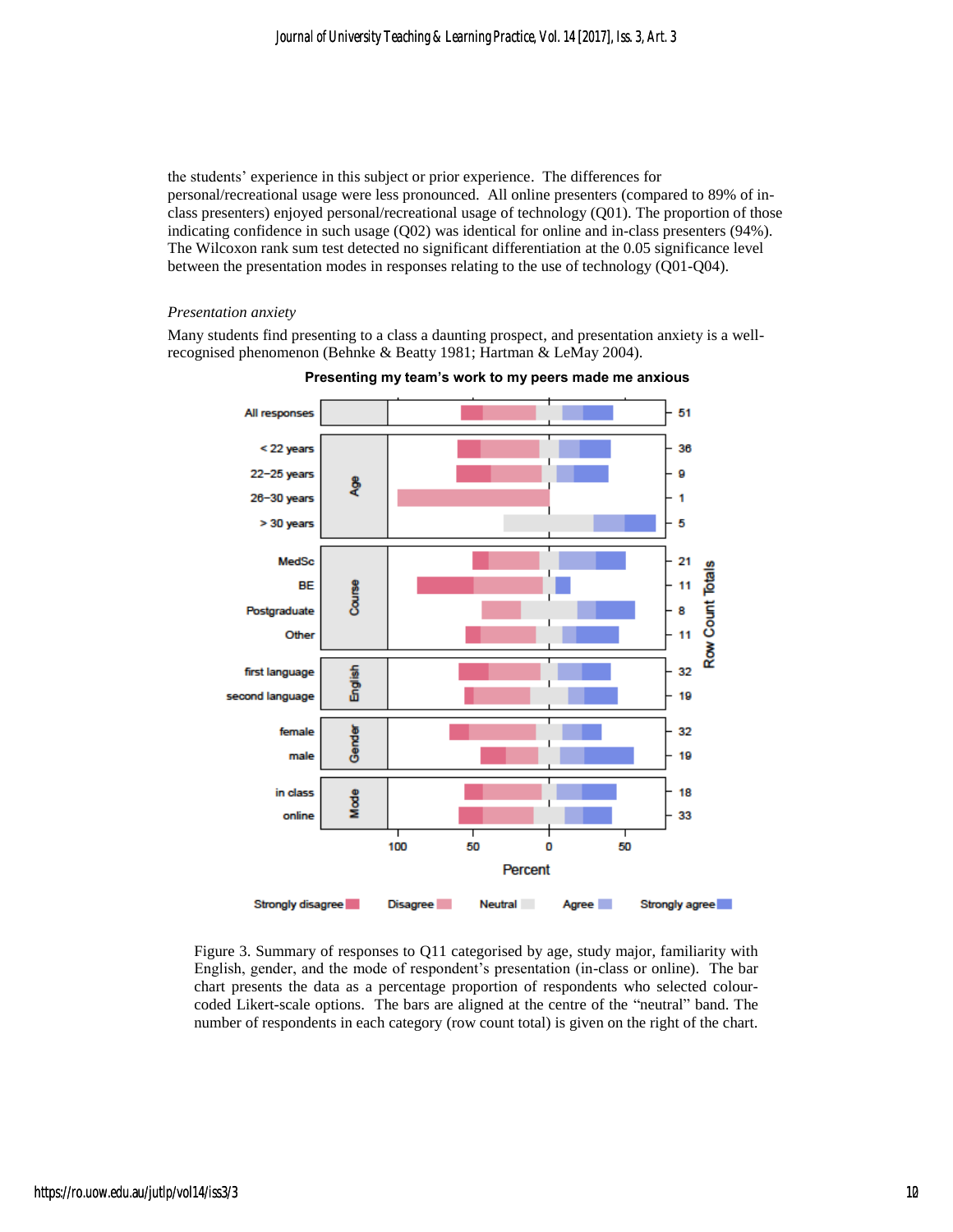In open-ended responses, an in-class presenter stated that "presenting in front of the class was anxiety inducing"; in contrast, an online presenter pointed out that the online mode was "beneficial for people who are nervous with public speaking". It is likely, therefore, that the choice of the presentation mode was affected by the anticipated anxiety level. That influence is tempered by the fact that the choice of mode was made by teams rather than individuals, and it is possible that it reflected the preference of the more dominant or persuasive member of the team. The distribution of responses to the "anxiety" item (Q11 "Presenting my team's work to my peers made me anxious") was examined focusing on the demographic data available in this study (Figure 3).

Behnke and Sawyer (2000) found that, where gender differences were detected in the level of student anxiety associated with oral presentations, female students manifested greater anxiety. A different bias appears in the responses to Q11, which prompts students to indicate a sense of anxiety about presenting their work to other students. As shown in Figure 3, while 25% of female respondents reported being anxious about presenting, the proportion of anxious male respondents was 47%. The apparent anomaly may be due to the higher proportion of female respondents in the online group (70%) than the in-class group (50%). Female students who felt anxious about presenting in class may have chosen the online mode because they perceived it would be less stressful. It may also be that changes introduced in schools since 2000, when the Behnke and Sawyer study was published, such as a greater use of student presentations, may play a part, as might the changing gender ratio in many tertiary courses. It should be noted that the Wilcoxon rank sum test did not find distinct distributions of responses to the anxiety item Q11 for females and males at the 0.05 significance level. Of the female in-class presenters, only one in nine reported anxiety, compared to six in nine males, whereas among online presenters, one-third of females and one-third of males reported anxiety. However, the logical conjunction of multiple conditions reduces the sample size to an extent that prevents meaningful statistical analysis.

Given the likely preference for the online mode among those who experience anxiety in presenting work to peers, the proportion of online presenters reporting anxiety should be substantially reduced. Yet 30% of online presenters reported anxiety, and the distributions of responses to Q11 for the two modes are very similar (Figure 3). The proportion is larger for in-class presenters (39%) but the two distributions of responses are not statistically distinct at the 0.05 significance level. Similarly, respondent's age appeared not to influence the self-reported anxiety.

So-called "foreign-language anxiety" has been the subject of extensive research, particularly in the context of language studies (Horwitz et al. 1986; Horwitz 2010), but also in association with oral presentations by tertiary-level students for whom English was a second language (Woodrow 2006). However, the distributions of responses of those for whom English was a first versus a second language did not demonstrate a significant difference in this study.

To distinguish between the four majors (undergraduate medical science, undergraduate engineering, undergraduate other and postgraduate), the Kruskal-Wallis rank sum two-tailed test was applied. The responses to the "anxiety" item Q11 showed no difference at the 0.05 significance level. Extending the analysis to the other items of the survey showed significant differences only in response to Q04 ( $\chi^2$ =9.0), Q14 ( $\chi^2$ =9.0) and Q19 ( $\chi^2$ =9.9). In all three cases, medical-science students tended to respond with a lower score than the engineering and postgraduate students. Q04 relates to confidence in the use of digital learning technology, and the engineering students were likely to have experienced a considerable range of such technologies in their courses. Despite that, such students tended to choose the in-class presentation mode, perhaps in the belief that it offered the scope for higher grades (Q19). Compared to medical-science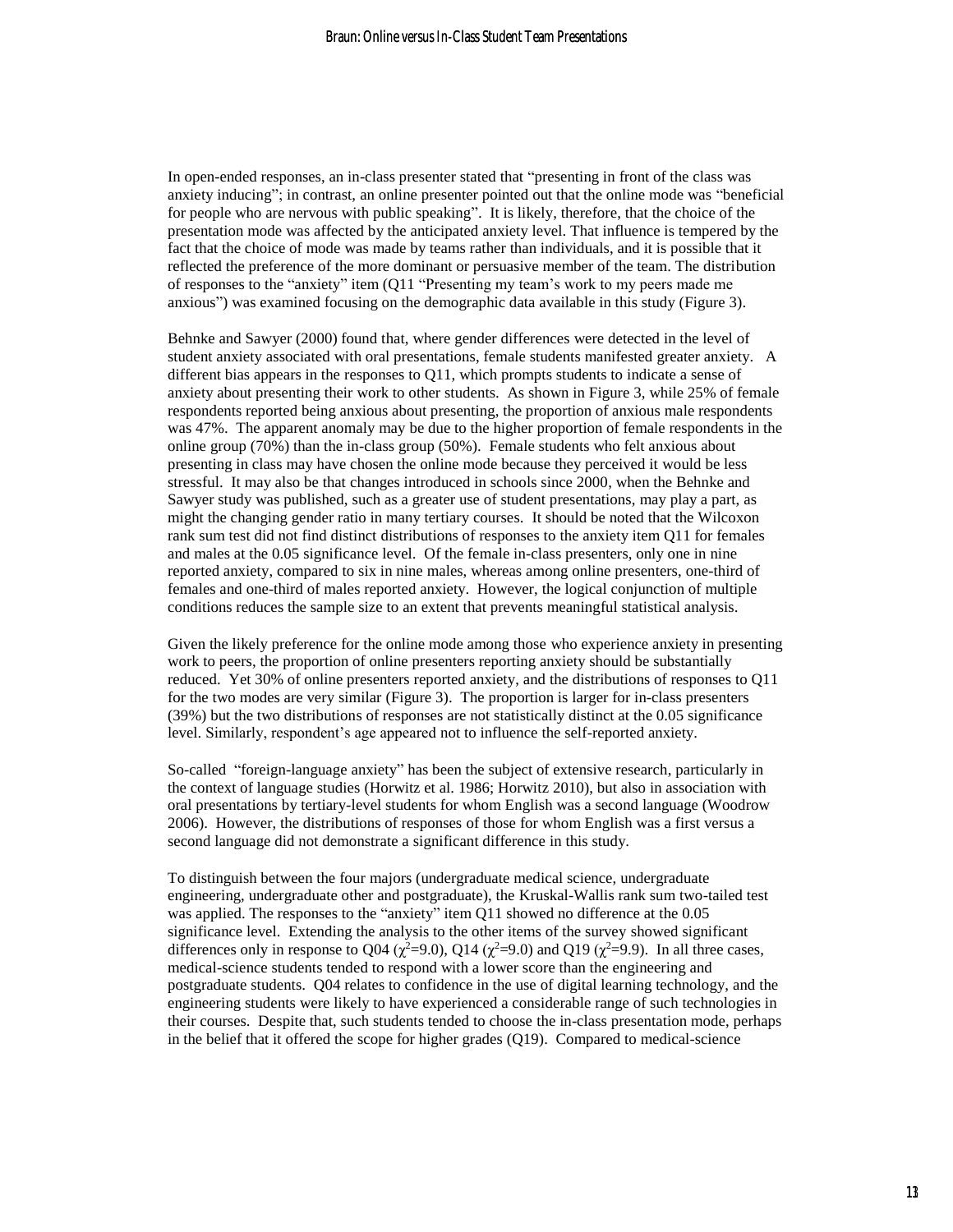#### *Journal of University Teaching & Learning Practice, Vol. 14 [2017], Iss. 3, Art. 3*

majors, a greater proportion also agreed that the impact of a presentation they experienced was independent of the mode (Q14).

#### *Distinctions between in-class and online presentations*

The study examined whether there were differences in how respondents perceived the two modes of presentation, based on the mode-specific block of survey items Q12-Q21. All students were exposed to both in-class and online presentations, either as presenters or as peer assessors. Every student was required to assess six randomly assigned presentations, comprising both in-class and online presentations.

The distributions of responses to those survey items are shown in

Figure 4.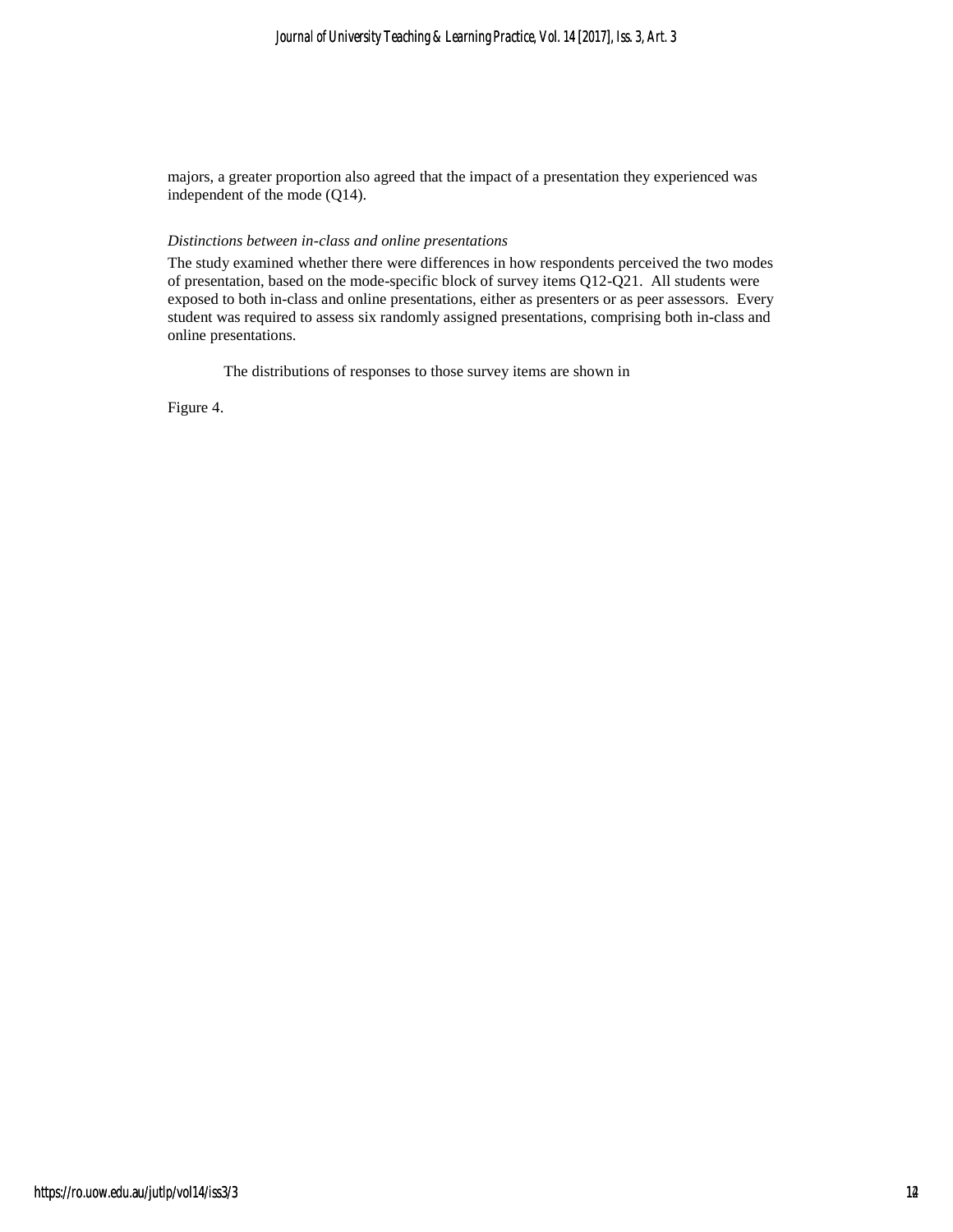

Figure 4. Summary of responses to mode-related survey items Q12-Q21, categorised by the mode of respondent's presentation: in-class ( $n = 18$ ) or online ( $n = 33$ ).

There is little difference between distributions of responses to Q14 (impact is mode-independent), Q16 (prepared for future career) and Q20 (online mode offers better grades). In Q13 (greater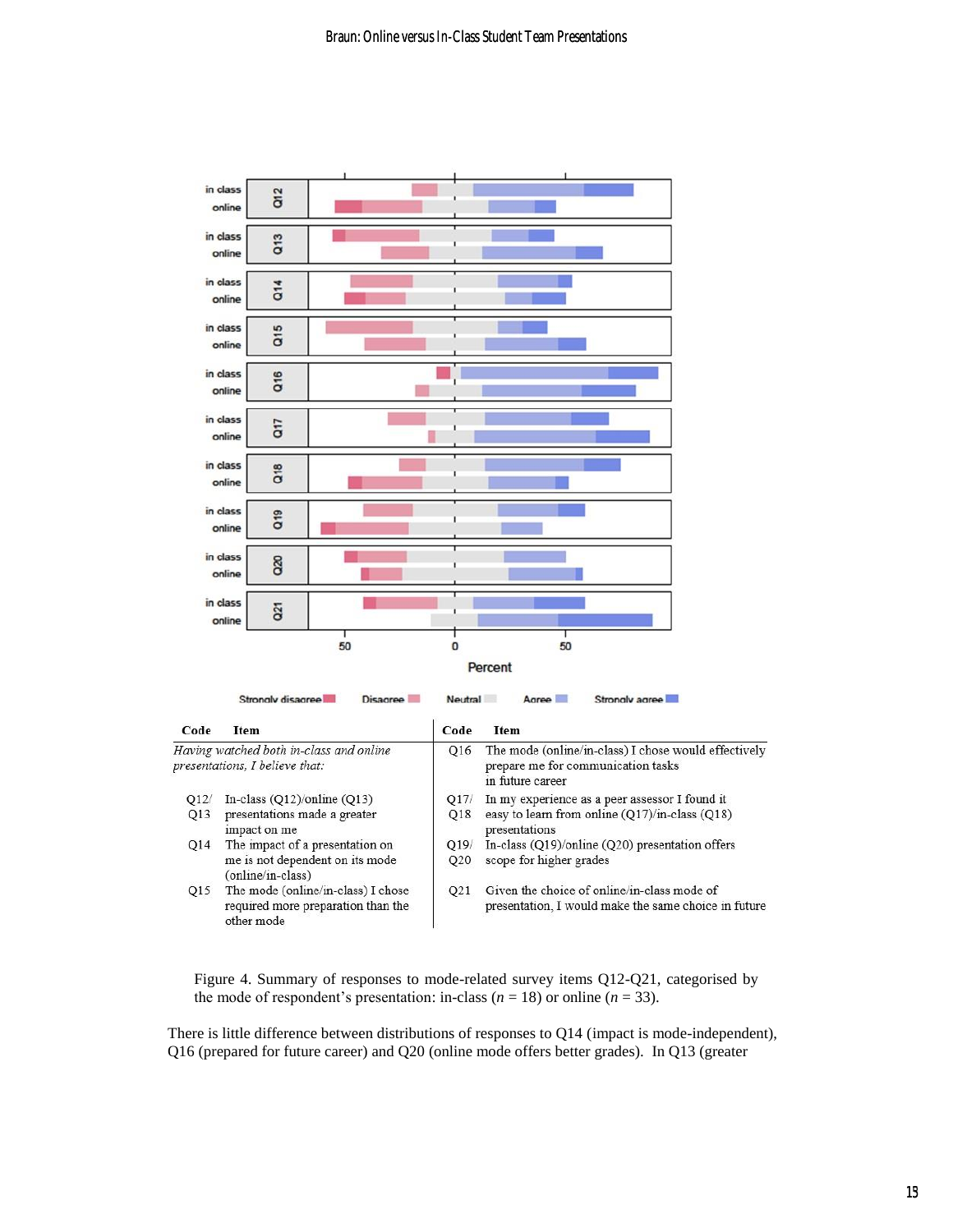impact of online presentations), Q15 (chosen mode required more preparation), Q17 (easy to learn from online presentations) and Q19 (in-class presentations yield better grades), the differences are too small to be detected by the rank sum test. Significant differences between the two modes were found in responses to Q12 (greater impact of in-class presentations), Q18 (easy to learn from inclass presentations) and Q21 (would choose same mode in future).

Half the respondents claimed that the mode (online/in-class) of a presentation did not affect its impact (Q14). Among those respondents, half of the in-class presenters and half of the online presenters declared that presentations in their chosen mode had a greater impact (Q12/Q13). This appears to be a form of confirmation bias (Nickerson 1998). The responses are summarised in Table 4(a). The majority (72%) of in-class presenters believed that in-class presentations had a greater impact, and a majority (54%) of online presenters believed online presentations had a greater impact. Conversely, less than a third of in-class presenters believed online presentations had a greater impact, while a similar proportion of online presenters judged in-class presentations to produce a greater impact. A strong diagonal response implies a confirmation bias. The rank sum test on responses to Q12 (greater impact of in-class presentations) from in-class and online presenters found a significant difference between the two groups ( $W=436$ ,  $\alpha=0.05$ , two-tailed, Cliff's  $\delta$  = 0.47, signifying a medium-sized effect). The effect size in Q13 (greater impact of online presentations) is smaller ( $\delta = 0.28$ ), as expected given the smaller disparity in the second column of [Table 4\(](#page-17-0)a).

The presentation topics, although not assessable in the final examination, were intended to provide a learning experience that expanded the scope of the subject's syllabus. It would therefore be useful to assess the effectiveness of learning from the presentations. Although the tools to measure this objectively were not available, we queried the students on their perception of whether they found it "easy" to learn from the presentations (online Q17 or in-class Q18).

| (a)<br><i>Impact</i> |          | Presentations |        | (b)<br>Ease of learning |          | Presentations |        |
|----------------------|----------|---------------|--------|-------------------------|----------|---------------|--------|
|                      | Q12/13   | In-class      | Online | Q17/18                  |          | In-class      | Online |
|                      | In-class | 72%           | 28%    |                         | In-class | 61%           | 56%    |
| Presenters           | Online   | 30%           | 54%    | Presenters              | Online   | 36%           | 79%    |

<span id="page-17-0"></span>Table 4. Proportions of the specified group of presenters who agreed or strongly agreed with (a) Q12 (in class)/Q13 (online) on presentation impact, and (b) Q17 (online)/Q18 (inclass) on ease of learning from the presentation. For example, in the top left cell of (a), 72% of in-class presenters considered in-class presentations to have a greater impact.

The responses are summarised in [Table 4\(](#page-17-0)b). Of all respondents, 45% found the in-class presentations easy to learn from, and 71% found the online presentations easy to learn from. A confirmation bias is in evidence, with 79% of online presenters and 61% of in-class presenters selecting their chosen mode as easy to learn from. The strongest discrepancy appeared in response to Q18, where 61% of in-class presenters and only 36% of online presenters found in-class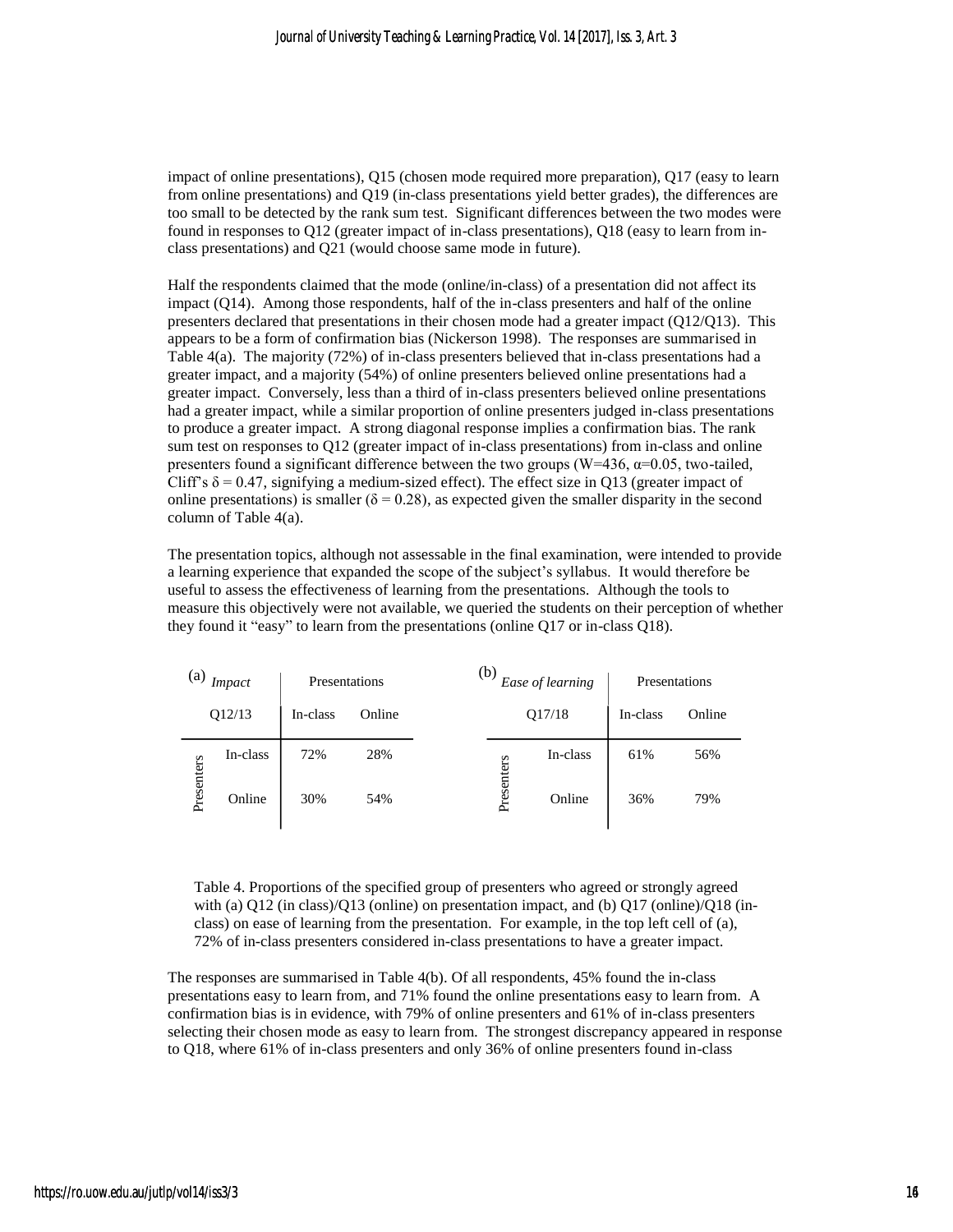presentations easy to learn from. A statistically significant ( $W=397$ ,  $\alpha=0.05$ , two-tailed) difference was detected between the two groups, with medium effect size ( $\delta = 0.34$ ). One possible reason for the discrepancy is the availability of the playback facility in the online mode (in an open-ended response, a student commented that an online presentation was "easier to peer assess since we were able to re-watch the presentation"). It would be interesting to examine whether selfprofessed enjoyment in the use of technology (for personal matters Q01 or for learning Q03) correlates with ease of learning from online (Q17) or in-class (Q18) presentations. However, as Figure 2 clearly shows, the distributions of responses to Q01 and Q03 were heavily skewed towards positive responses, making it untenable to test such correlations.

Although three-quarters of respondents believed their presentation task would prepare them for communication tasks in their future careers (Q16), this sentiment was expressed by more in-class presenters (89%) than online presenters (69%). The discrepancy may reflect respondents' perception of their future workplace as requiring primarily face-to-face communication skills. It should be noted that the rank sum test detected no significant difference between the two response distributions as a whole.

One of the criteria students apply in choosing the format of assignment, where such choice is provided, is the perception of the extent of preparation required. Overall, 37% agreed that the presentation mode they chose required more preparation (Q15). When broken into the two groups, only 22% of in-class (compared to 45% of online) presenters agreed with that proposition. Thirtynine percent of in-class presenters considered online presentations to require as much as, or more, preparation than the in-class presentations. By contrast, just 22% of online presenters deemed the in-class presentations to require as much or more preparation. The trend is towards a perception that online presentations, which may require the use of unfamiliar technologies, were harder to prepare. One open-ended response referred to the in-class presentation as "not as complicated to put together", whereas online presenters commented on the time and effort required to record, edit and synchronise audio and video streams, using generally unfamiliar software (but regarded the skills gained as beneficial). Despite the recognition of a greater effort required to prepare online presentations, one respondent commented that the online mode was "much more relaxing and more organised". The perceptions expressed are presumed to be based on a self-grading of the amount of work the respondent put into the task and either prior experience or second-hand information the students might have gained from colleagues who selected the other mode.

A common consideration for many students is the scope the task offers for high grades. A posteriori, 26% decided that the in-class mode had greater scope (Q19), and somewhat more (31%) decided that the online mode had greater scope (Q20). Interestingly, 39% of in-class presenters believed the in-class mode offered a greater scope, whereas only 18% of online presenters did, indicating a form of confirmation bias. On the other hand, similar proportions of online (33%) and in-class (31%) presenters believed the online presentation offered a greater scope for higher grades. Overall, the responses from the two groups were statistically not significantly different at a 95% confidence level.

Having completed the presentation in their chosen mode, the respondents were asked whether they would make the same choice in the future (Q21). As a proportion of all respondents, 68% agreed and 12% disagreed. Taking into account the choice made in the first place, the data shows a strong asymmetry. None of the online presenters would have changed the mode, while 34% of inclass presenters would. The two groups' responses were found to be significantly different (W=180,  $\alpha$ =0.05, two-tailed,  $\delta$  = 0.40, signifying a medium to large effect). Expressed differently,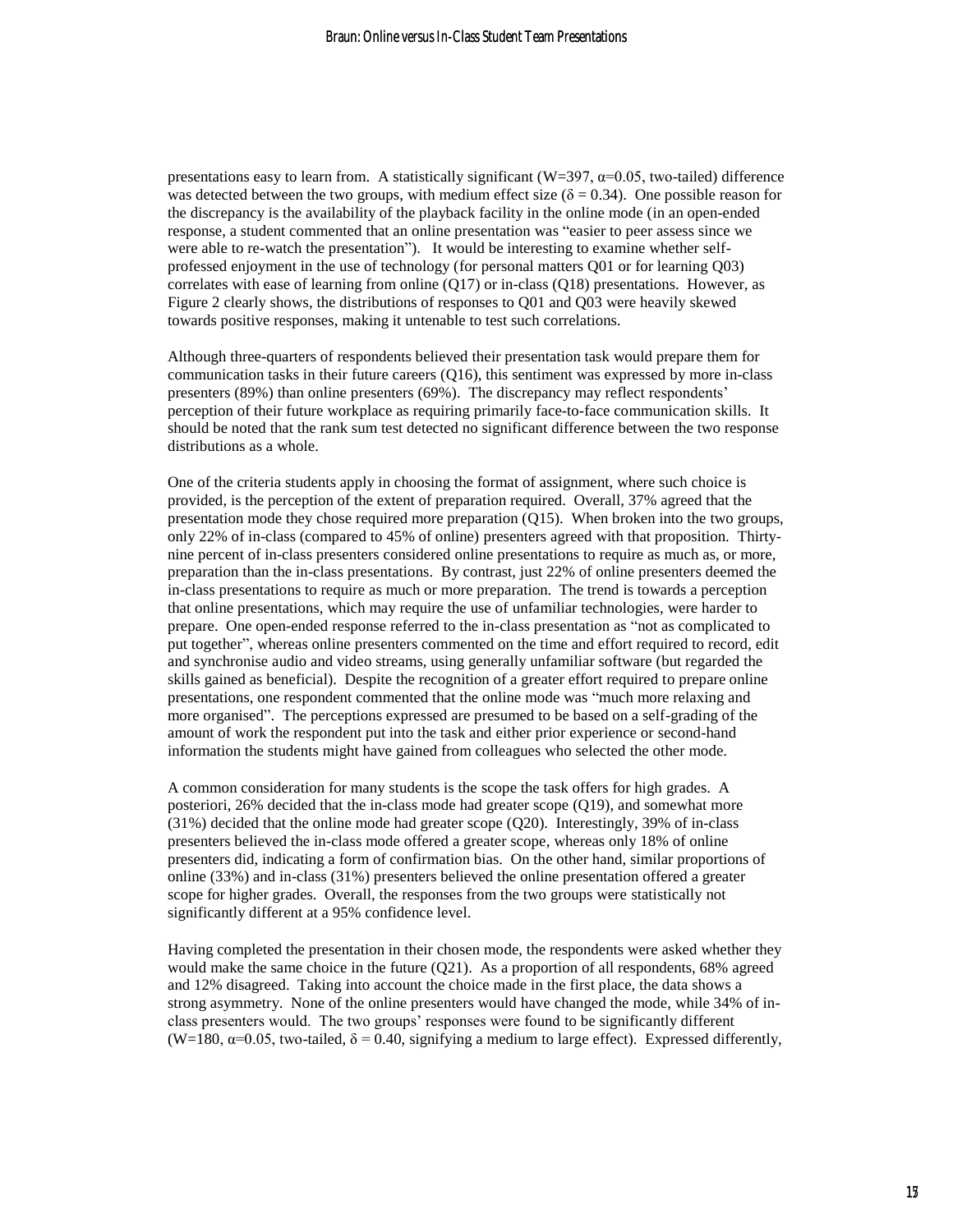63% of all respondents would choose online mode in the future and only 12% would choose the in-class mode (the remaining responses were neutral). The phrasing of the question does not differentiate between an interpretation that the responders conceded making a sub-optimal choice this time around and one where the responders merely wanted a different mode in the future to complement the experience they just had.

Some of the distinctions between modes may not have been captured by the multiple-choice survey items, but appear in responses to open-ended question OQ1 (beneficial aspects) and OQ2 (challenges). Students commented on the technical challenges of online presentations, such as audio-video syncing. Several comments from in-class presenters pointed to the relative difficulty of answering questions from the audience in real time ("peers can ask questions in class and the group presenting has to answer the questions instantly while those who presented online can look for the information from their resources if they do not know the answer") whereas an online presenter found "the asynchronous nature of responding to questions online challenging to deal with". One online presenter summarised: "online presentation is a great way to presenting your topics because it will allow you to present your work in more interactive, fun and creative way".

With the qualifications outlined above, the two modes were equivalent in students' perceptions. However, it should be noted that 45% of all respondents considered in-class presentations to have a greater impact (Q12), 26% believed in-class presentations had greater scope for good grades (Q19) and 45% found it easy to learn from in-class presentations (Q17). Moreover, 89% of inclass presenters saw the assignment as an effective career preparation (Q16). There is therefore a sizable proportion of students comfortable with the in-class mode. In an open-ended response, a student found the flexibility to choose the mode of the presentation to be very beneficial.

#### **Academic performance**

The average marks against the criteria listed in Table 2, as well as the weighted total mark, are plotted in Figure 5. Each student assessed two in-class presentations and four online presentations, generating, on average, 17 peer assessments per presentation.

For each criterion in Table 2, no significant differences were detected between teams that presented in class and online. The same conclusion pertained to the total team mark, which was a weighted sum of marks for the specified criteria ( $t = -1.2$ ,  $df = 13$ ,  $p = 0.25$ ). The mean and standard error of the weighted total marks for in-class presentations were  $70.6\pm2.4$ , against  $73.8\pm1.1$  for online presentations. Thus, despite misgivings indicated by a minority of survey respondents (that in-class (Q19) or online (Q20) mode might yield better marks), there appeared to be no statistically significant advantage attached to either.

Figure 5 has several notable features. The standard error for the in-class mode is larger than that for online, which could be attributed to the smaller number of in-class teams. The first three criteria (depth of research, structure and digital media), addressed solely by an academic marker, have relatively large dispersions, which is likely due to the discriminating facility not being diluted by averaging over multiple assessors. Although not statistically significant, there is also a consistently higher rating for the online presentations for those three criteria. In fact, on most criteria the mean for the in-class presentations was lower. Therefore, a null hypothesis that the distributions of marks against *all* nine criteria were statistically indistinguishable was also examined. The two sets of data showed significant deviations from normality, prompting an application of the Wilcoxon rank sum test. The null hypothesis could not be rejected  $(Z=162, p)$  $=0.22$ , at  $\alpha = 0.05$ , two-tailed). Thus, while the component marks for in-class presentations tended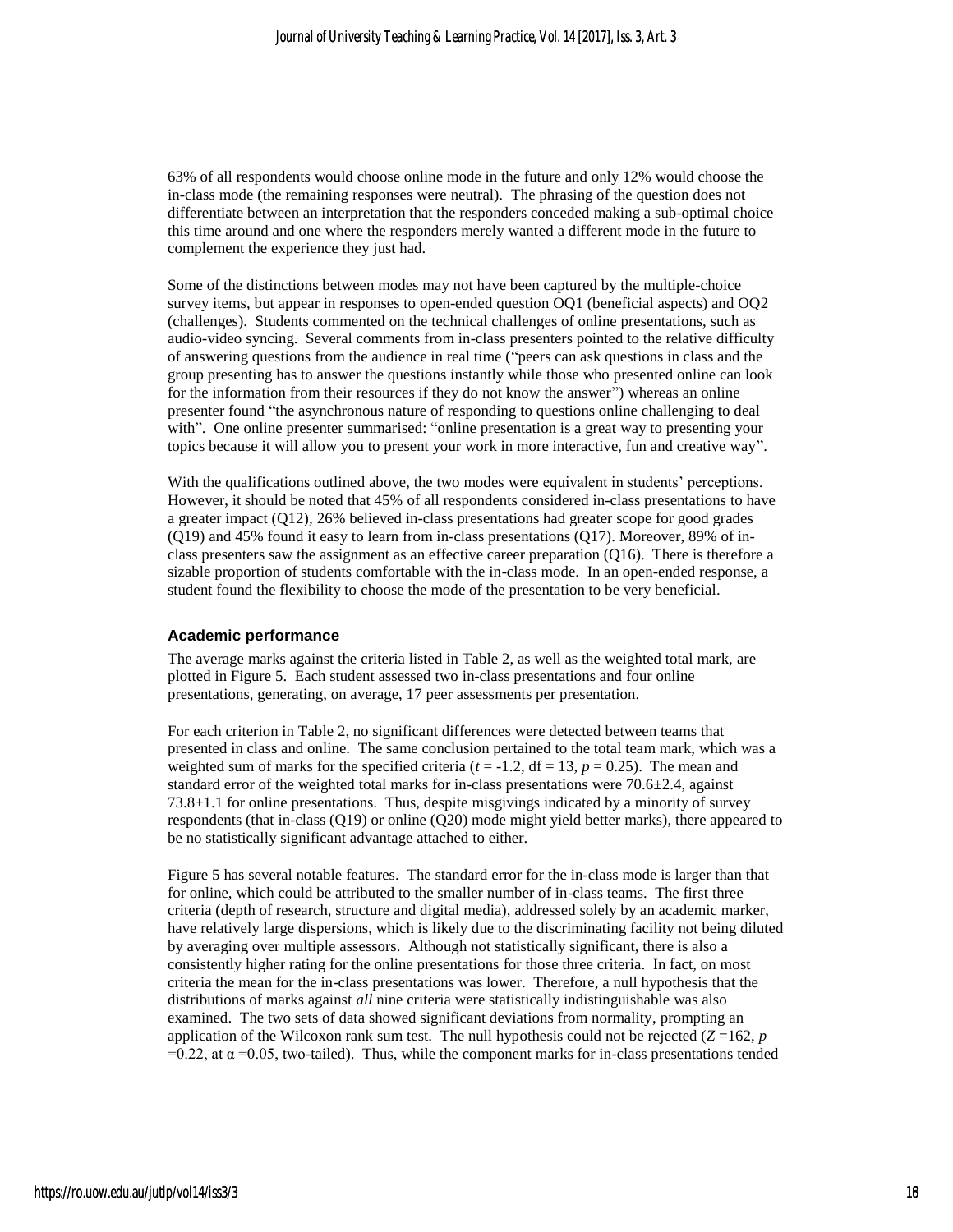

to be slightly lower than for online presentations, this did not lead to a significant difference in the final marks.

Figure 5. Mean team presentation marks in each of the marking criteria listed in Table 2 as well as the total mark (final column), all grouped by the mode of presentation: online (n  $= 29$  teams) and in-class (n  $= 10$  teams). The error bars represent the standard error in the mean. The total mark is a weighted sum of the marks for individual criteria, as specified in Table 2.

The total team marks were also compared against those obtained by teams in the preceding year when all the presentations were in-class. This was done to test whether introducing online presentations had a significant overall effect on marks. The t-test showed that the means for all presentations (74.1 $\pm$ 1.1 in 2015 with n=36, and 73.0 $\pm$ 1.1 in 2016 with n=39) were not significantly different at the 0.05 significance level.

## **Conclusions**

The setup in this study allowed us to compare student perceptions of online and in-class presentation modes and respective academic performance in the same cohort. The student survey probed attitudes to digital technology, perceived benefits of the task in terms of graduate attributes such as communication, teamwork and research skills, presentation anxiety and relative advantages and disadvantages of the two modes.

Irrespective of the mode chosen, the respondents viewed the task in a positive light, with about 70% to 75% indicating that it helped them develop the relevant skills and affirming strong engagement with the selected presentation topic. The choice of presentation mode was influenced by gender, ESL status and study major, with the group of online presenters being predominantly female and majoring in medical science, and with a disproportionate participation of ESL students. Gender and ESL status have been reported as factors in the incidence of presentation anxiety. In this study, the gender factor appears to have been reversed (with a higher proportion of males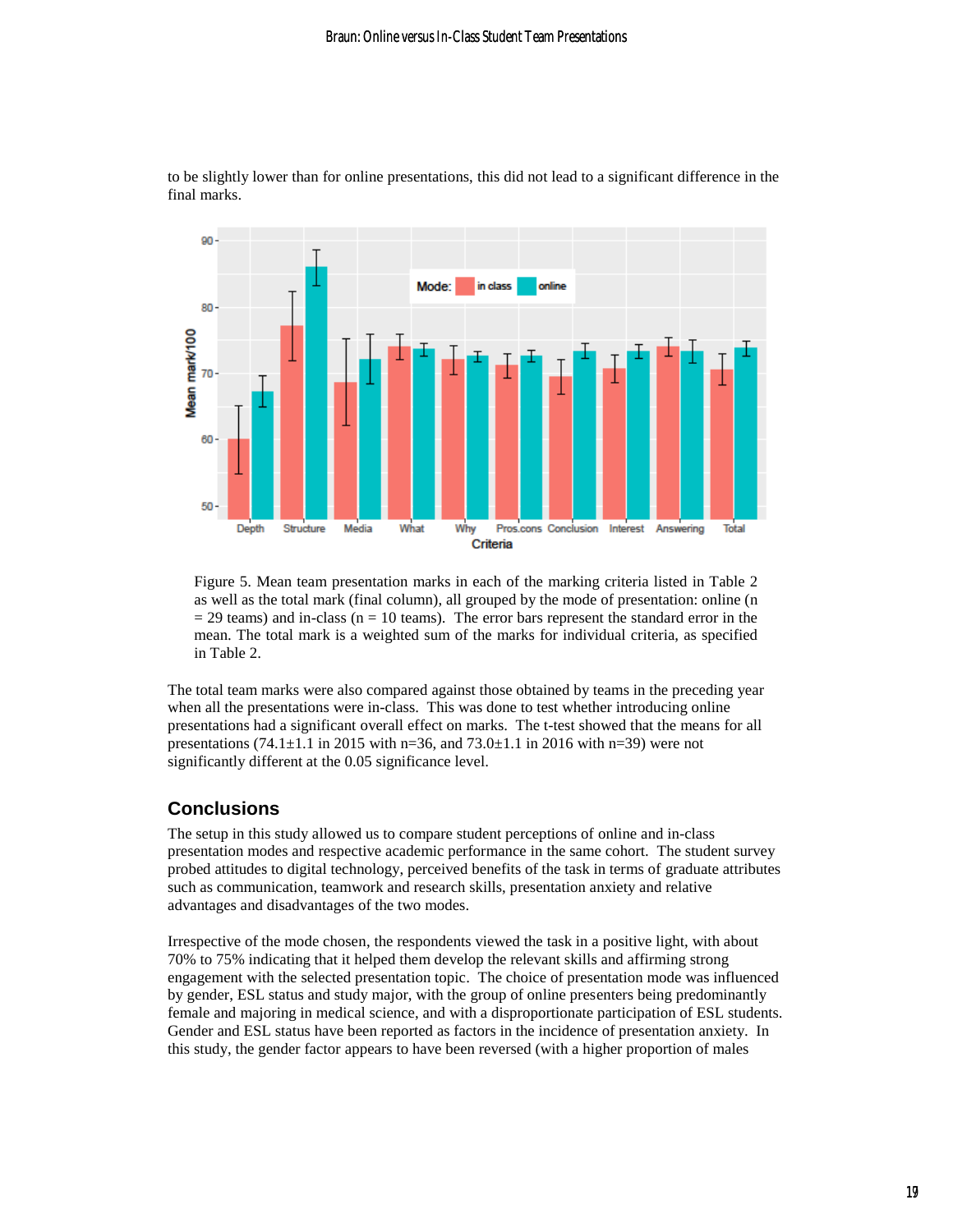reporting anxiety), and ESL status is not a significant factor; both findings are consistent with students choosing the online presentation mode to minimise anxiety.

There is little that differentiates responses to the survey according to the chosen presentation mode. Where significant differences occurred, most have been demonstrated to arise from a form of confirmation bias. A strong asymmetry appeared where students were asked to forecast a choice of presentation mode in the future. Five times as many students chose the online mode as chose the in-class mode. It appears that the exposure to both modes of presentation engendered a strong preference towards the online mode.

Despite concerns on the part of some students, there appeared to be no significant advantage accruing to the marks received in either mode. Nor was there any significant change when online presentations were first introduced in this subject. The two modes of presentation were found to be indistinguishable (at the 0.05 significance level) in terms of the team marks. The marking rubric effectively provides an opportunity for the students to self-assess their understanding of the presented topic. Further work is required to assess whether a more objective test of the audience's understanding offers a superior characterisation of the presentation's efficacy.

The student survey found a predisposition towards one mode or the other based on age and gender, command of English, confidence and enjoyment in the use of technology. Although each team prepared a presentation in its chosen mode, all students experienced presentations in both modes in their role as peer assessors. A measure of confirmation bias was discerned in how students perceived the impact of, and ease of learning from, presentations. When asked if they would choose the same mode in the future, all online presenters concurred, while a third of in-class presenters would change. There was little to suggest that online presentations provided an inferior experience for the students, and there is some evidence that the online mode better met the aspirations of many of them.

Within the limitations of the instruments employed, the two modes of presentation have been shown to be essentially equivalent, with the presentation experience predisposing the students towards the online mode. Nevertheless, a significant proportion of respondents were comfortable with the in-class format. This is in agreement with the finding by Woodcock (2012) that while most students "preferred doing video presentations, a few deliberately pointed out that they should not replace oral presentations". Clearly, in-class presentations can serve a number of useful functions not available in the online mode. Real-time, face-to-face (possibly via a tele-link) interactions remain an important form of communication in today's workplaces. Being able to construct answers to questions in real time is also a valuable attribute. Although it is feasible to arrange webinar-style real-time interactions online, the logistics are constraining, and it would remove one of the important advantages of online interactions: the students' freedom to choose the time when they contribute to the interaction. Further study is needed to elucidate the differences between the modes in the nature and quality of post-presentation interactions. Despite the similarity of student perceptions of the two modes, the author does not recommend replacing all in-class presentations with their online equivalents. Ideally, students will participate in both modes of presentation in their courses, with the in-class mode being particularly valuable where the depth and quality of interaction is deemed an important educational goal.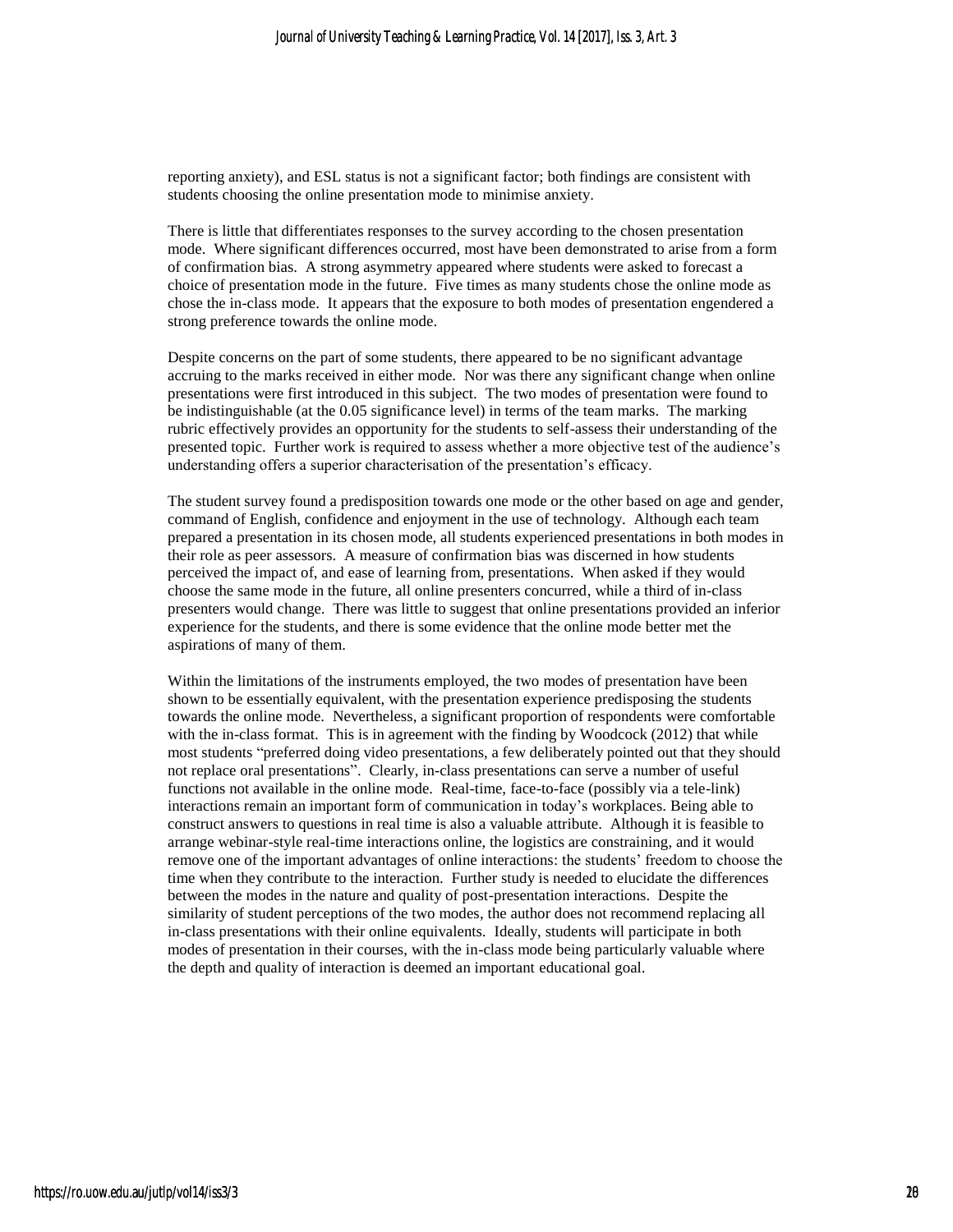#### **References**

Barry, S 2012. A video recording and viewing protocol for student group presentations: Assisting self-assessment through a Wiki environment. *Computers & Education,* 59, pp. 855-860.

Bates, A W 2015. Teaching in a digital age: Guidelines for designing teaching and learning for a digital age. Viewed 10 Jan 2017 at [https://opentextbc.ca/teachinginadigitalage/.](https://opentextbc.ca/teachinginadigitalage/)

Behnke, R R & Beatty, M J 1981. A cognitive-physiological model of speech anxiety. *Communications Monographs,* 48, pp. 158-163.

Behnke, R R & Sawyer, C R 2000. Anticipatory anxiety patterns for male and female public speakers. *Communication Education,* 49, pp. 187-195.

Braun, M, Town, G, Hudson, M & Holley, L 1993. Multi-university postgraduate course run over UNINET in Sydney. In Nunan, T (ed.), *Distance Education Futures*, University of South Australia, Adelaide, pp. 73-80.

Campbell, S 2015. Presentation anxiety analysis: Comparing face-to-face presentations and webinars. *Journal of Case Studies in Education,* 7, pp. 1-13.

Cliff, N 1996. Answering ordinal questions with ordinal data using ordinal statistics. *Multivariate Behavioral Research,* 31, pp. 331-350.

Dorée, S, Jardine, R & Linton, T 2007. Let's talk about student presentations. *PRIMUS*, 17, pp. 338-352.

ECDL 2014. *The fallacy of the 'digital native': Why young people need to develop their digital skills.* Viewed 12 July 2017 at [http://ecdl.org/policy-publications/digital-native-fallacy.](http://ecdl.org/policy-publications/digital-native-fallacy)

ECDL 2016. *Perception and Reality: Measuring Digital Skills in Europe*. Viewed 12 July 2017 at [http://ecdl.org/perceptionandreality.](http://ecdl.org/perceptionandreality)

Fernández-Toro, M & Furnborough, C 2014. Feedback on feedback: eliciting learners' responses to written feedback through student-generated screencasts. *Educational Media International,* 51, pp. 35-48.

Ford, M B, Burns, C E, Mitch, N & Gomez, M M 2012. The effectiveness of classroom capture technology. *Active Learning in Higher Education,* 13, pp. 191-201.

Frawley, J K, Dyson, L E, Tyler, J & Wakefield, J 2015. Building graduate attributes using student generated screencasts. In Reiners, T, von Konsky, B R, Gibson, D, Chang, V, Irving, L & Clarke, K (eds.), *Globally connected, digitally enabled*. Proc. Australasian Soc. for Computers in Learning and Tertiary Education (ASCILITE 2015), Perth, Western Australia, pp. 100-111.

Garrison, D R & Vaughan, N D 2008. *Blended learning in higher education: Framework, principles, and guidelines.* John Wiley & Sons, San Francisco.

Girard, T & Pinar, P 2009. An exploratory study of gender effect on student presentation evaluations: Does gender similarity make a difference? *International Journal of Educational Management,* 23, pp. 237-251.

Girard, T, Pinar, M & Trapp, P 2011. An exploratory study of class presentations and peer evaluations: do students perceive the benefits? *Academy of Educational Leadership Journal*, *15*, 77–94.

Gow, K & McDonald, P 2000. Attributes required of graduates for the future workplace. *Journal of Vocational Education & Training,* 52, pp. 373-396.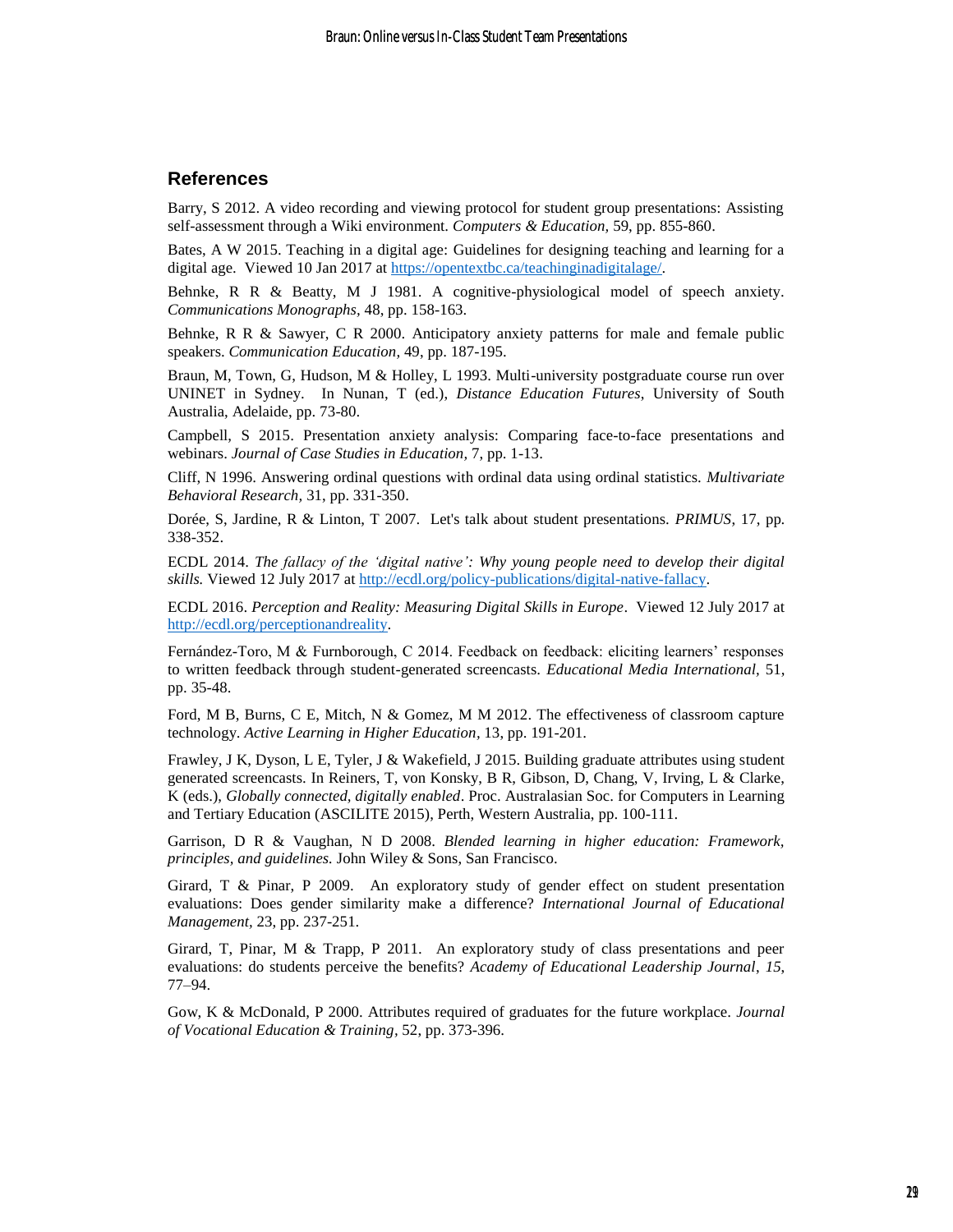Hartman, J L & LeMay, E 2004. Managing presentation anxiety. *Delta Pi Epsilon Journal*, 46, pp. 145-154.

Hazzard, E 2014. Screencasts are a valuable tool for motivation, collaboration, expression, and authentic assessment. *The Science Teacher*, 81(3), pp. 57-61.

Heiberger, R M & Robbins, N B 2014. Design of diverging stacked bar charts for Likert scales and other applications. *Journal of Statistical Software,* 57(5), pp. 1-32.

Hoban, G 2016. Researching science learning through student-generated digital media. In Hoban, G, Nielsen, W & Shepherd, A (eds.), *Student-generated digital media in science education*, Routledge, Abingdon, UK, pp. 25-35.

Holland, L C 2014. Student online presentations and peer evaluations in a face-to-face case class. *Journal of Financial Education*, 40(1/2), pp. 45-67.

Horwitz, E K 2010. Foreign and second language anxiety. *Language Teaching, 43*(2), 154–167.

Horwitz, E K, Horwitz, M B & Cope, J 1986. Foreign language classroom anxiety. *Modern Language Journal,* 70, pp. 125-132.

Joughin, G 2007. Student conceptions of oral presentations. *Studies in Higher Education,* 32, pp. 323-336.

Komsta, L & Novomestky, F 2015. *Moments: Moments, cumulants, skewness, kurtosis and related tests*. R package version 0.14. Viewed at [https://CRAN.R-project.org/package=moments.](https://cran.r-project.org/package=moments)

Larkins, F 2011. Academic staffing trends: At what cost to teaching and learning excellence? Viewed 6 January 2017 at [http://www.lhmartininstitute.edu.au/insights-blog/2011/10/65](http://www.lhmartininstitute.edu.au/insights-blog/2011/10/65-academic-staffing-trends-at-what-cost-to-teaching-and-learning-excellence) [academic-staffing-trends-at-what-cost-to-teaching-and-learning-excellence.](http://www.lhmartininstitute.edu.au/insights-blog/2011/10/65-academic-staffing-trends-at-what-cost-to-teaching-and-learning-excellence)

Lazarus, J & Roulet, G 2013. Creating a YouTube-like collaborative environment in mathematics: Integrating animated Geogebra constructions and student-generated screencast videos. *European Journal of Contemporary Education,* 4, pp. 117-128.

Margaryan, A, Littlejohn, A & Vojt, G 2011. Are digital natives a myth or reality? University students' use of digital technologies. *Computers & Education*, 56(2), pp. 429-440.

Mayotte, S 2012. Online assessment. In Yan, Z (ed.), *Encyclopedia of Cyber Behavior*, ICI Global, Hershey, PA, pp. 447-454.

McBain, B, Drew, A, James, C, Phelan, L, Harris, K M & Archer, J 2016. Student experience of oral communication assessment tasks online from a multi-disciplinary trial. *Education + Training*, 58, pp. 134-149.

McLoughlin, C & Loch, B 2012. Engaging students in cognitive and metacognitive processes using screencasts. In Proceedings of the World Conference on Educational Multimedia, Hypermedia and Telecommunications, pp. 1107-1110.

Morris, C & Chikwa, G 2014. Screencasts: How effective are they and how do students engage with them? *Active Learning in Higher Education,* 15(1), pp. 25-37.

Nickerson, R S 1998. Confirmation bias: A ubiquitous phenomenon in many guises. *Review of General Psychology,* 2(2), pp. 175-220.

Pereira, J, Echeazarra, L, Sanz-Santamaría, S & Gutiérrez, J 2014. Student-generated online videos to develop cross-curricular and curricular competencies in Nursing Studies. *Computers in Human Behavior,* 31, pp. 580-590.